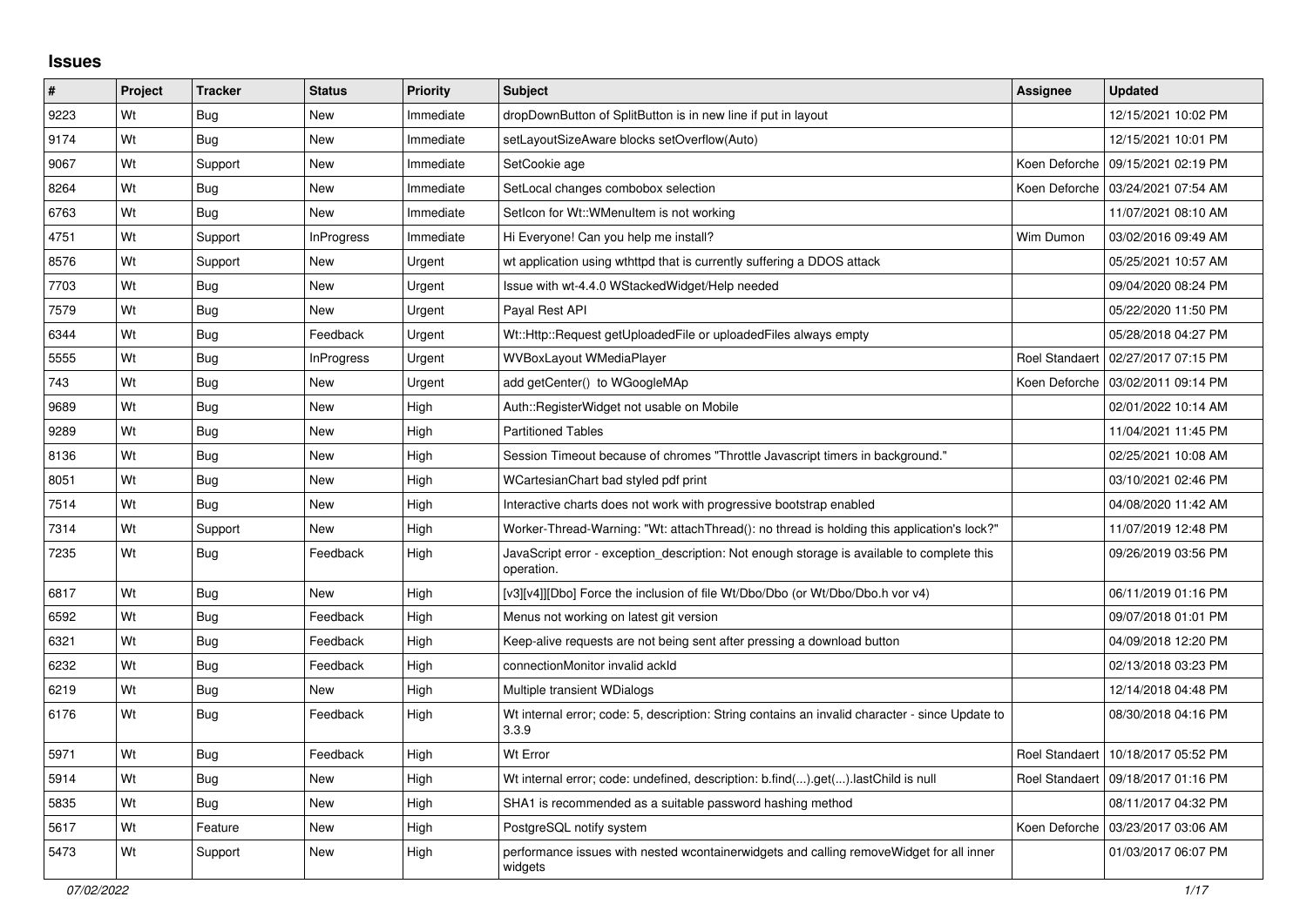| #    | Project    | <b>Tracker</b> | <b>Status</b>     | <b>Priority</b> | Subject                                                                                                                                                                        | <b>Assignee</b>  | <b>Updated</b>                      |
|------|------------|----------------|-------------------|-----------------|--------------------------------------------------------------------------------------------------------------------------------------------------------------------------------|------------------|-------------------------------------|
| 5461 | Wt         | Bug            | Feedback          | High            | Wt:: Widget Set mode does not handle page refresh                                                                                                                              |                  | 12/11/2016 03:23 PM                 |
| 5039 | Wt         | Bug            | <b>New</b>        | High            | bug in WRasterImage-skia.C occurs in 3.3.6 RC 2                                                                                                                                | Wim Dumon        | 07/06/2016 09:33 PM                 |
| 4900 | Wt         | Support        | New               | High            | VS2010 binaries of 3.3.5                                                                                                                                                       |                  | 05/09/2016 12:58 PM                 |
| 4893 | Wt         | Bug            | Feedback          | High            | Compilation failure against libboost-regex                                                                                                                                     |                  | Koen Deforche   05/05/2016 08:12 PM |
| 4857 | Wt         | Support        | Feedback          | High            | How to get XML working?                                                                                                                                                        |                  | 04/20/2020 03:55 AM                 |
| 4841 | Wt         | Support        | New               | High            | Please help I'm badly stuck!                                                                                                                                                   |                  | 04/02/2016 10:57 AM                 |
| 4830 | Wt         | Support        | Feedback          | High            | Can anyone help me resize images?                                                                                                                                              |                  | 04/01/2016 05:05 AM                 |
| 4654 | Wt         | Feature        | New               | High            | Hide the native browse button from WFileUpload as it seems to become uglier and uglier<br>each year and provide a better looking modern, flexible, customizable control on top |                  | 01/07/2016 02:49 AM                 |
| 4571 | Wt         | Support        | <b>New</b>        | High            | Handle Key Press Globally                                                                                                                                                      |                  | 11/16/2015 01:47 PM                 |
| 4534 | Wt         | <b>Bug</b>     | Feedback          | High            | Wt crashes                                                                                                                                                                     |                  | Koen Deforche   11/30/2015 09:56 AM |
| 4464 | Wt         | Bug            | Feedback          | High            | instability with dedicated-process whttpd server configuration                                                                                                                 |                  | 09/09/2015 08:23 PM                 |
| 3972 | JWt        | Bug            | <b>New</b>        | High            | alignment bug in wt/src/js/StdGridLayoutImpl2.js                                                                                                                               |                  | 04/09/2015 05:06 PM                 |
| 3953 | JWt        | Bug            | New               | High            | you can't use a WSuggestionPopup and an InputMask at the same time.                                                                                                            |                  | 04/09/2015 06:14 PM                 |
| 3952 | JWt        | Bug            | Feedback          | High            | Using a table/td element to implement AlignCenter causes WSpinner to not be down<br>clickable                                                                                  |                  | 04/13/2015 08:41 AM                 |
| 3930 | Wt         | Bug            | <b>New</b>        | High            | JavaScript in WT                                                                                                                                                               |                  | 04/03/2015 03:11 PM                 |
| 3660 | Wt         | Feature        | <b>New</b>        | High            | WGLWidget's 'gl' interface sucks when it comes to potability. Please make it comatible with<br>OpenGL ES interface                                                             |                  | 11/13/2014 02:55 PM                 |
| 3214 | Wt         | Bug            | <b>InProgress</b> | High            | Wt's http server endless loop of GET requests                                                                                                                                  | Wim Dumon        | 06/19/2014 03:59 PM                 |
| 2883 | Wt         | Feature        | <b>New</b>        | High            | [WEBSITE] Main Page should show Code & Widget                                                                                                                                  |                  | 03/31/2014 07:10 AM                 |
| 2882 | Wt         | Feature        | New               | High            | Further Decouple/Isolate Wt's UI (Widget)                                                                                                                                      |                  | 03/31/2014 05:33 AM                 |
| 2881 | Wt         | Feature        | New               | High            | Provide a Tutorial, starting with Wt Basic Concepts                                                                                                                            |                  | 03/30/2014 05:57 AM                 |
| 2844 | Wt         | Feature        | New               | High            | [DBO] Further Decoupling of Dbo from Wt                                                                                                                                        |                  | 03/23/2014 06:21 PM                 |
| 2088 | <b>JWt</b> | Bug            | Feedback          | High            | Legend not visible for scatter and surface plots                                                                                                                               | Korneel<br>Dumon | 10/14/2013 09:30 PM                 |
| 2086 | <b>JWt</b> | Bug            | Resolved          | High            | No API to ignore values in bar chart series                                                                                                                                    | Korneel<br>Dumon | 06/04/2014 04:53 PM                 |
| 2044 | <b>JWt</b> | <b>Bug</b>     | Resolved          | High            | No API to set angles and zoom levels for 3D charts                                                                                                                             | Korneel<br>Dumon | 06/04/2014 04:51 PM                 |
| 2025 | JWt        | Bug            | New               | High            | Dependency with VecMath 1.5.2 is missing                                                                                                                                       |                  | Koen Deforche   10/14/2013 09:34 PM |
| 1944 | Wt         | Feature        | New               | High            | Customize WMenu                                                                                                                                                                |                  | Koen Deforche   02/24/2014 06:36 PM |
| 1884 | Wt         | Bug            | <b>InProgress</b> | High            | WServer post and stop - does not push the GUI updates to the client                                                                                                            |                  | Koen Deforche   03/09/2015 11:28 PM |
| 1595 | Wt         | Feature        | New               | High            | WTreeView, WTableVew - start drag-n-drop on mouseWentDown                                                                                                                      |                  | Koen Deforche   11/30/2012 10:40 AM |
| 1272 | JWt        | Feature        | New               | High            | Custom data/label chart formatting (CHART-15)                                                                                                                                  |                  | 04/27/2012 01:03 PM                 |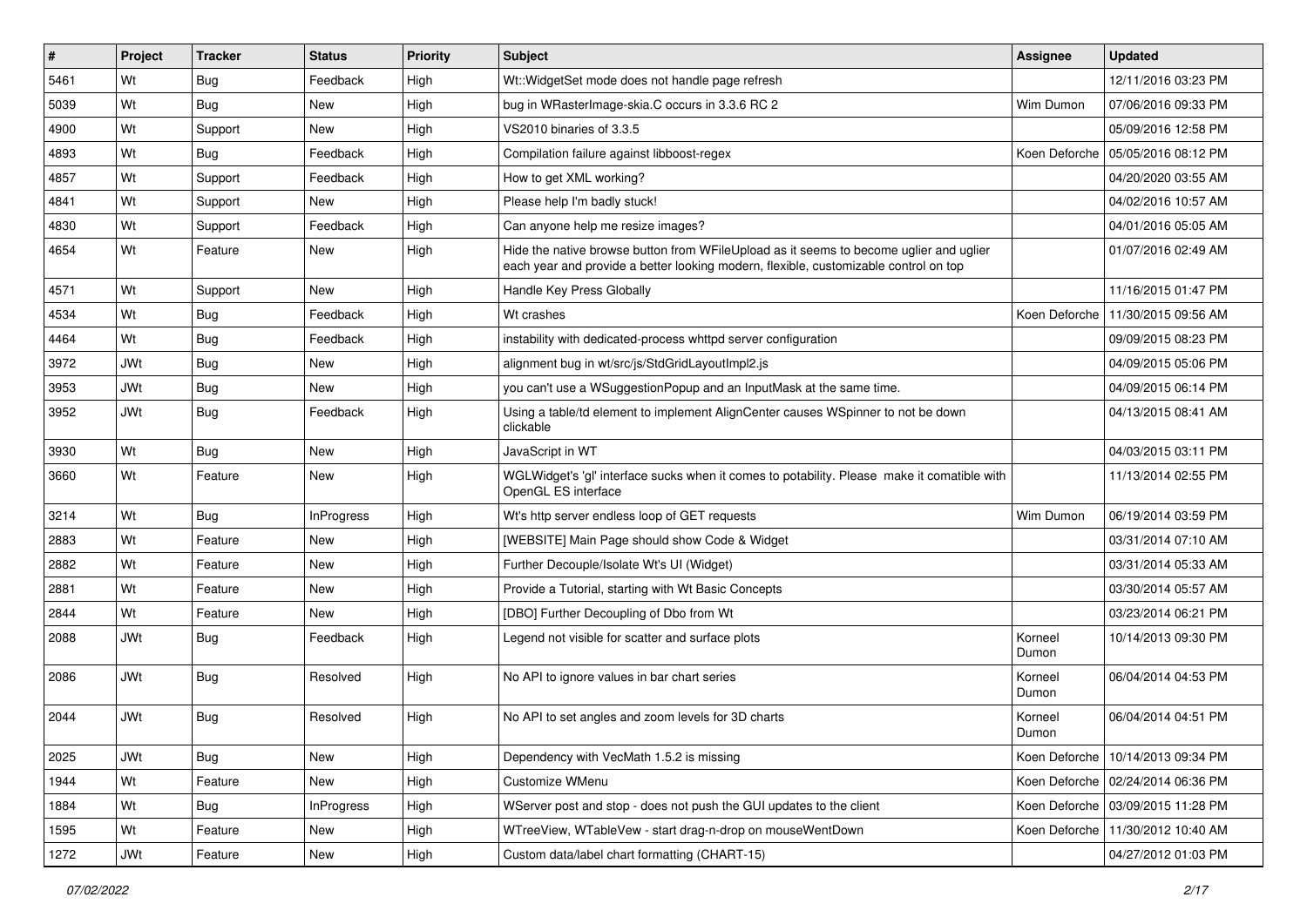| #     | Project    | <b>Tracker</b> | <b>Status</b> | <b>Priority</b> | Subject                                                                                                       | <b>Assignee</b>       | <b>Updated</b>                       |
|-------|------------|----------------|---------------|-----------------|---------------------------------------------------------------------------------------------------------------|-----------------------|--------------------------------------|
| 1271  | JWt        | Feature        | New           | High            | Automatic axes margins (CHART-14)                                                                             |                       | 04/27/2012 01:02 PM                  |
| 1270  | <b>JWt</b> | Feature        | <b>New</b>    | High            | Align chart grid on value (CHART-12)                                                                          |                       | 04/27/2012 12:59 PM                  |
| 1265  | <b>JWt</b> | Feature        | New           | High            | Distinguish area's of a chart (CHART-1)                                                                       |                       | 04/27/2012 12:53 PM                  |
| 1264  | <b>JWt</b> | Feature        | New           | High            | Drag & drop Support for touch devices (DD-4)                                                                  |                       | 04/27/2012 12:52 PM                  |
| 668   | Wt         | Feature        | <b>New</b>    | High            | WHTML5Media: volumeChanged(), timeUpdated() signals should take values                                        | Wim Dumon             | 03/16/2011 08:49 AM                  |
| 400   | Wt         | Feature        | New           | High            | Loading indicator support for providing an appropriate message.                                               |                       | 11/12/2010 09:55 AM                  |
| 10586 | Wt         | Improvements   | New           | Normal          | <b>Revise WPanel</b>                                                                                          |                       | 07/01/2022 02:23 PM                  |
| 10578 | Wt         | Bug            | Review        | Normal          | WCalendar is not updated when changing a WDateEdit's validator                                                |                       | 06/30/2022 02:32 PM                  |
| 10566 | Wt         | Improvements   | New           | Normal          | Modernize CMake                                                                                               |                       | 06/28/2022 04:43 PM                  |
| 10543 | Wt         | Bug            | Resolved      | Normal          | Missing timeout default initialization in FixedSqlConnectionPool                                              | Steven Köhler         | 06/28/2022 12:29 PM                  |
| 10512 | Wt         | Bug            | New           | Normal          | After the model is reset, elements in WTreeView no longer respect the disabled status of<br>the view          |                       | 06/21/2022 01:22 PM                  |
| 10507 | Wt         | Bug            | <b>New</b>    | Normal          | Memory Leaks and Memory Access errors in WT 4.7.2                                                             |                       | 06/17/2022 01:09 PM                  |
| 10488 | Wt         | Bug            | Review        | Normal          | no more keepAlive sent after long polling error                                                               |                       | 06/14/2022 08:52 AM                  |
| 10485 | Wt         | Bug            | New           | Normal          | Cannot build on macos                                                                                         |                       | 06/13/2022 03:23 PM                  |
| 10483 | Wt         | Bug            | Resolved      | Normal          | Possible segmentation fault in WebSession during application creation                                         | Steven Köhler         | 06/28/2022 12:29 PM                  |
| 10482 | Wt         | Bug            | Resolved      | Normal          | Wt creates invalid HTML/CSS                                                                                   | Steven Köhler         | 06/28/2022 12:29 PM                  |
| 10383 | <b>JWt</b> | Bug            | <b>New</b>    | Normal          | WFileDropWidget: scope changes to allow custom upload mechanism                                               |                       | 05/19/2022 09:08 AM                  |
| 10382 | Wt         | Improvements   | New           | Normal          | Allow different upload mechanism for WFileDropWidget                                                          |                       | 05/19/2022 08:51 AM                  |
| 10364 | Wt         | Feature        | New           | Normal          | WBootstrap5Theme: re-add support for collapsible WPanel?                                                      |                       | 05/16/2022 04:28 PM                  |
| 10362 | Wt         | Bug            | Resolved      | Normal          | WPanel::setCollapsed segfaults with WBootstrap5Theme                                                          | <b>Roel Standaert</b> | 06/28/2022 12:29 PM                  |
| 10356 | Wt         | Bug            | New           | Normal          | The "resizable" property of a WDialog cannot be reset                                                         |                       | 05/16/2022 01:59 PM                  |
| 10354 | Wt         | Support        | Feedback      | Normal          | WDateEdit\WDatePicker cast bug                                                                                |                       | 06/30/2022 12:26 PM                  |
| 10348 | Wt         | Bug            | Resolved      | Normal          | Postgres: reentrant statement use with bound parameters results in "Binding too many<br>parameters" exception |                       | Roel Standaert   06/28/2022 12:29 PM |
| 10341 | Wt         | Bug            | Resolved      | Normal          | JavaScript validators don't take input mask into account                                                      |                       | Roel Standaert 06/28/2022 12:29 PM   |
| 10303 | Wt         | Improvements   | New           | Normal          | WTemplate: support extra args as attributes                                                                   |                       | 05/06/2022 09:09 PM                  |
| 10294 | Wt         | Bug            | New           | Normal          | Wt-auth-login using outdated css                                                                              |                       | 05/04/2022 09:51 PM                  |
| 10288 | Wt         | Bug            | New           | Normal          | Bootstrap5: widget manually stylized with only "btn" is being appended "btn btn-secondary"                    |                       | 05/03/2022 11:25 PM                  |
| 10254 | Wt         | Improvements   | Resolved      | Normal          | Remove Skia                                                                                                   | Roel Standaert        | 05/11/2022 12:28 PM                  |
| 10248 | Wt         | Improvements   | Resolved      | Normal          | Bite the bullet and purge tabs from Wt source code                                                            | Roel Standaert        | 05/30/2022 08:59 AM                  |
| 10238 | Wt         | Bug            | New           | Normal          | The tristate checkbox updates its state too late after being clicked                                          |                       | 04/25/2022 10:20 AM                  |
| 10211 | Wt         | <b>Bug</b>     | New           | Normal          | The order of states when clicking the tristate checkbox is wrong initially                                    |                       | 04/20/2022 03:17 PM                  |
| 10196 | Wt         | <b>Bug</b>     | New           | Normal          | doJavaScript() unexpected behavior                                                                            |                       | 04/19/2022 04:47 PM                  |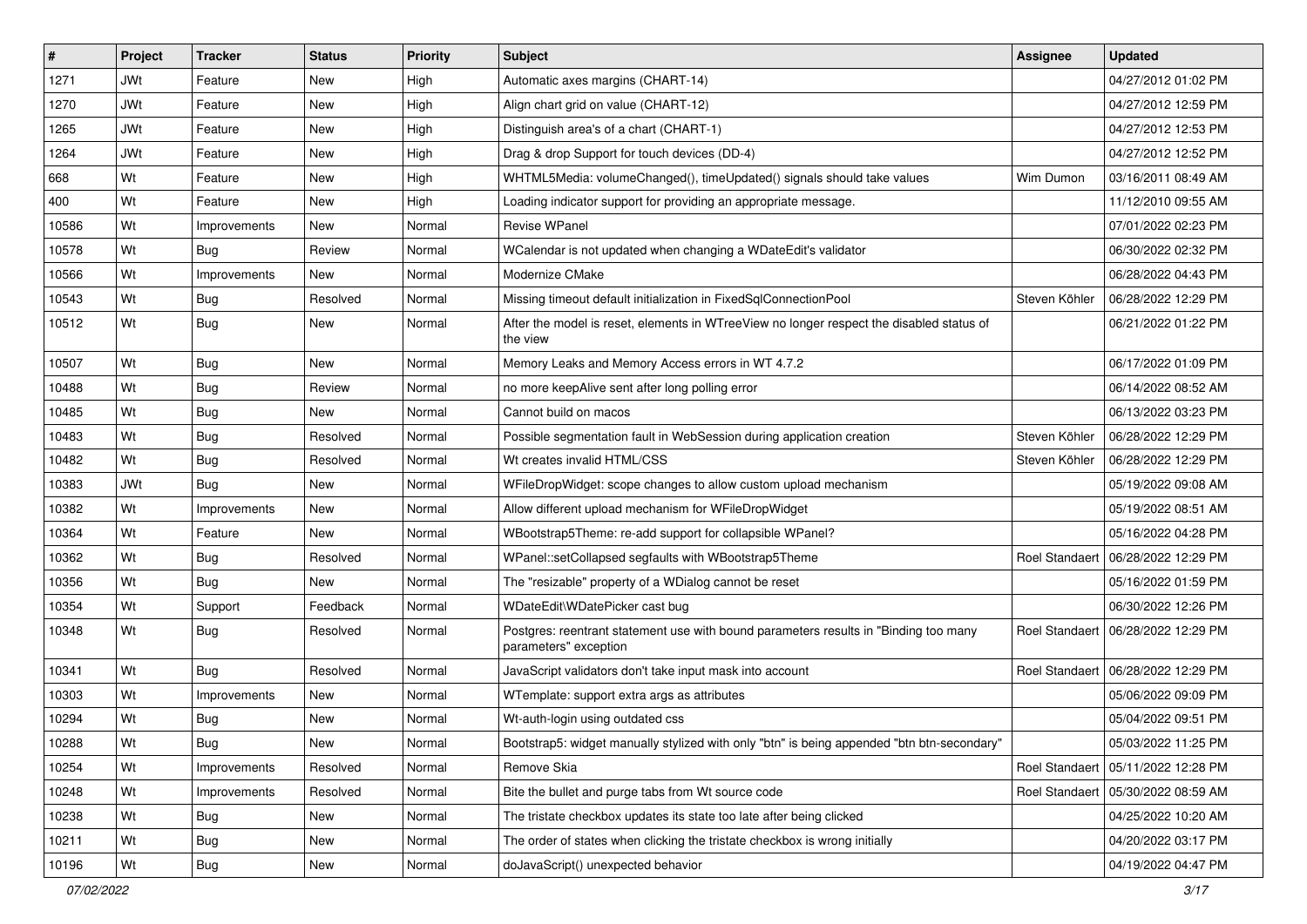| #     | Project    | <b>Tracker</b> | <b>Status</b>     | <b>Priority</b> | <b>Subject</b>                                                                                    | <b>Assignee</b>     | <b>Updated</b>      |
|-------|------------|----------------|-------------------|-----------------|---------------------------------------------------------------------------------------------------|---------------------|---------------------|
| 10179 | Wt         | <b>Bug</b>     | New               | Normal          | Bootstrap 5: incorrect style classes set in drop down menus                                       |                     | 04/14/2022 09:24 PM |
| 10138 | <b>JWt</b> | <b>Bug</b>     | <b>New</b>        | Normal          | Fix antlr file generation on Windows                                                              |                     | 04/08/2022 05:17 PM |
| 10137 | Wt         | Improvements   | New               | Normal          | Uncaught exceptions in handleRequest crash the application                                        |                     | 04/08/2022 11:59 AM |
| 10136 | Wt         | <b>Bug</b>     | New               | Normal          | WebRenderer::serveError leaks error details to end user                                           |                     | 04/08/2022 11:33 AM |
| 10020 | Wt         | <b>Bug</b>     | New               | Normal          | Questionable setOverflow(Overflow::Hidden) in WStackedWidget (bootstrap5)                         |                     | 03/28/2022 02:07 PM |
| 10019 | Wt         | Bug            | Resolved          | Normal          | Follow up issue for issue #9922: Empty server pushes are not properly discarded                   | Roel Standaert      | 05/11/2022 12:28 PM |
| 9939  | Wt         | Feature        | <b>New</b>        | Normal          | Consider exposing configuration as an API                                                         |                     | 03/16/2022 07:53 AM |
| 9938  | Wt         | <b>Bug</b>     | Review            | Normal          | Close button not displayed correctly in dialog in Bootstrap 5                                     |                     | 03/24/2022 08:58 AM |
| 9923  | Wt         | <b>Bug</b>     | Review            | Normal          | WFileDropWidget dropcover style added while not accepting drops                                   |                     | 03/22/2022 02:56 PM |
| 9881  | Wt         | Support        | <b>New</b>        | Normal          | Using bootstrap 5                                                                                 |                     | 03/07/2022 04:32 PM |
| 9864  | Wt         | Bug            | New               | Normal          | Wt::Signal doesn't properly bind to function object with 4 or more arguments                      |                     | 03/04/2022 12:06 PM |
| 9861  | Wt         | Feature        | Resolved          | Normal          | Build wtwithgt with Qt 6                                                                          | Roel Standaert      | 06/28/2022 04:52 PM |
| 9836  | Wt         | Support        | New               | Normal          | WLineEdit font_size                                                                               |                     | 03/01/2022 10:06 PM |
| 9811  | Wt         | <b>Bug</b>     | <b>New</b>        | Normal          | Run problem                                                                                       |                     | 03/07/2022 10:23 PM |
| 9745  | Wt         | Feature        | New               | Normal          | Dbo: LRU prepared statement cache                                                                 |                     | 02/14/2022 04:53 PM |
| 9728  | Wt         | <b>Bug</b>     | New               | Normal          | WSuggestionPopup may be truncated by parent widget if the parent has vertical scrollbar           |                     | 02/08/2022 02:32 PM |
| 9725  | Wt         | Feature        | New               | Normal          | Add manual multi-threading support                                                                |                     | 02/08/2022 11:08 PM |
| 9719  | Wt         | Bug            | Resolved          | Normal          | Wt AxisSliderWidget view port is no longer sync with the Chart                                    | Apivan<br>Tuntakurn | 06/28/2022 12:29 PM |
| 9700  | Wt         | Support        | <b>New</b>        | Normal          | Log Y-Axis on WCartesianChart not displaying expected tick labels                                 |                     | 02/04/2022 02:18 PM |
| 9678  | Wt         | <b>Bug</b>     | New               | Normal          | Crash in Wt::Dbo if we clear a collection and add an item.                                        |                     | 02/10/2022 10:40 AM |
| 9644  | Wt         | <b>Bug</b>     | <b>New</b>        | Normal          | Chart legend formatting                                                                           |                     | 01/24/2022 12:52 PM |
| 9622  | Wt         | <b>Bug</b>     | <b>New</b>        | Normal          | Wrong positioning of the WPopupMenu                                                               |                     | 01/17/2022 02:57 PM |
| 9615  | Wt         | <b>Bug</b>     | New               | Normal          | Missing handling of drop event in WAbstractProxyModel and WStandardItemModel                      |                     | 01/13/2022 01:48 PM |
| 9596  | Wt         | <b>Bug</b>     | <b>InProgress</b> | Normal          | Possible regression with Wt Dbo floating-point precision (Postgres backend)                       | Roel Standaert      | 03/10/2022 03:23 PM |
| 9595  | Wt         | <b>Bug</b>     | <b>InProgress</b> | Normal          | Consider improvements to Wt Dbo floating-point round-trip/precision (Postgres backend)            | Roel Standaert      | 03/10/2022 03:24 PM |
| 9589  | Wt         | <b>Bug</b>     | New               | Normal          | Wt does not always show the indicator between the rows if dropping on an item is also<br>allowed. |                     | 01/25/2022 03:19 PM |
| 9556  | Wt         | <b>Bug</b>     | New               | Normal          | Cannot hide widgets with bootstrap5 d-* classes                                                   |                     | 01/01/2022 09:25 PM |
| 9522  | <b>JWt</b> | <b>Bug</b>     | New               | Normal          | Java Jwt documentation links are broken                                                           | Korneel<br>Dumon    | 12/17/2021 05:37 PM |
| 9506  | Wt         | Bug            | New               | Normal          | Cannot move callbacks                                                                             |                     | 12/15/2021 06:02 PM |
| 9493  | Wt         | Feature        | New               | Normal          | Make Wt bindable                                                                                  |                     | 12/14/2021 09:28 PM |
| 9467  | Wt         | Support        | New               | Normal          | Loading background                                                                                |                     | 12/08/2021 03:29 PM |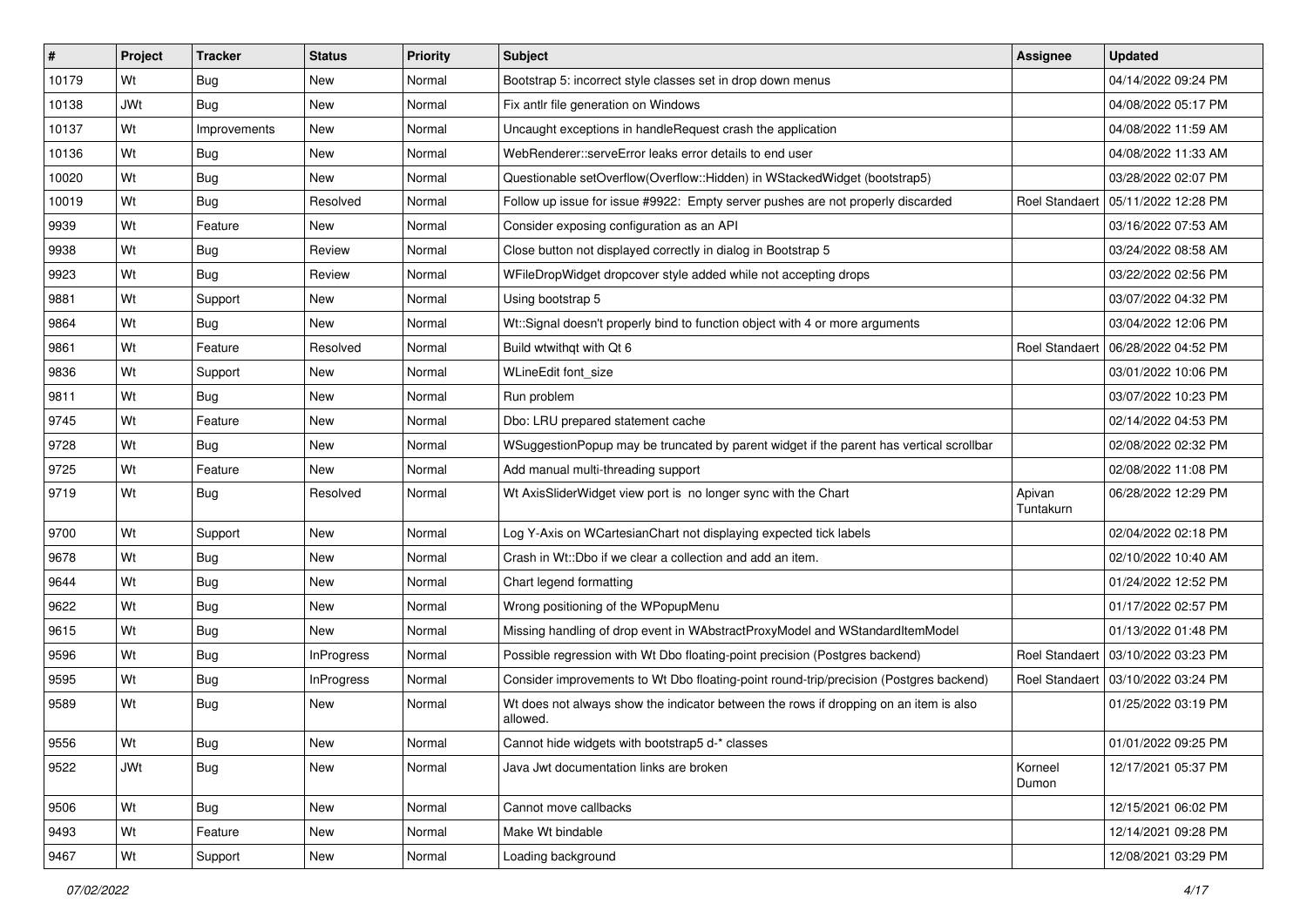| #    | Project    | <b>Tracker</b> | <b>Status</b>     | Priority | Subject                                                                            | <b>Assignee</b>  | <b>Updated</b>                       |
|------|------------|----------------|-------------------|----------|------------------------------------------------------------------------------------|------------------|--------------------------------------|
| 9442 | Wt         | Feature        | Review            | Normal   | Wt::Dbo::Query suggestions                                                         |                  | 03/10/2022 02:57 PM                  |
| 9422 | Wt         | Bug            | New               | Normal   | Probable bug in Chart Axis                                                         |                  | 12/01/2021 02:47 AM                  |
| 9421 | Wt         | Support        | New               | Normal   | WGoogleMap addlconMarker                                                           |                  | 12/08/2021 03:35 PM                  |
| 9350 | Wt         | Improvements   | New               | Normal   | Allow for customization of Bootstrap 5 theme                                       |                  | 03/10/2022 03:22 PM                  |
| 9343 | Wt         | Improvements   | New               | Normal   | (How to) Add switch widget to Wt                                                   |                  | 11/16/2021 02:57 PM                  |
| 9328 | Wt         | <b>Bug</b>     | Review            | Normal   | Strange XHTML ToolTip positioning                                                  |                  | 03/10/2022 03:35 PM                  |
| 9295 | Wt         | Bug            | New               | Normal   | Wt::WMenuItem SetIcon not working                                                  |                  | 11/30/2021 11:27 AM                  |
| 9284 | Wt         | Bug            | New               | Normal   | WTableView does not layout correctly when inside a WTabWidget                      |                  | 03/09/2022 03:49 PM                  |
| 9265 | Wt         | Bug            | New               | Normal   | WBorderLayout documentation error                                                  |                  | 03/10/2022 03:23 PM                  |
| 9252 | Wt         | Bug            | New               | Normal   | Deprecated message in FontSupportPang.C build                                      | Koen Deforche    | 10/24/2021 05:57 PM                  |
| 9241 | Wt         | Improvements   | New               | Normal   | Support multiple Reply-To addresses inside Wt::Mail::Message                       |                  | 10/20/2021 04:38 PM                  |
| 9207 | Wt         | Improvements   | New               | Normal   | Follow up on Bootstrap 5 theme                                                     |                  | 03/10/2022 03:25 PM                  |
| 9116 | <b>JWt</b> | Feature        | New               | Normal   | Support long file sizes in WResource                                               | Korneel<br>Dumon | 03/11/2022 11:07 AM                  |
| 9115 | Wt         | Improvements   | New               | Normal   | Set the version in WBootstrapTheme C'tor                                           |                  | 10/11/2021 06:09 PM                  |
| 9107 | Wt         | Improvements   | New               | Normal   | New overloaded C'tor for Wt::Auth::PasswordVerifier                                |                  | 09/27/2021 06:23 PM                  |
| 9106 | Wt         | Bug            | <b>InProgress</b> | Normal   | Wt with websockets can leak WebRequests and file descriptors at session exit       | Korneel<br>Dumon | 03/10/2022 04:34 PM                  |
| 9088 | Wt         | Bug            | New               | Normal   | Http::Message copy assignment missing                                              |                  | 09/22/2021 11:10 AM                  |
| 9078 | Wt         | Bug            | New               | Normal   | MySql backend c'tor dbhost parameter is passed by value instead of reference.      |                  | 09/20/2021 06:36 PM                  |
| 9076 | Wt         | Bug            | Review            | Normal   | Opening popup (calendar) of Wt::WDateEdit fails in Widgetset mode on first render. |                  | 03/10/2022 04:32 PM                  |
| 9063 | Wt         | Feature        | New               | Normal   | ClickHouse DBO Backend                                                             |                  | 09/14/2021 12:29 PM                  |
| 9055 | Wt         | Bug            | <b>New</b>        | Normal   | DB2 support                                                                        |                  | 09/09/2021 04:43 PM                  |
| 9046 | Wt         | Improvements   | New               | Normal   | WServer::post() and strand                                                         |                  | 09/08/2021 01:52 AM                  |
| 9039 | Wt         | Bug            | New               | Normal   | Wt::WDateTime::toLocalDateTime not working                                         |                  | 09/17/2021 12:13 PM                  |
| 9017 | <b>JWt</b> | Feature        | New               | Normal   | Add SAML support to JWt Auth                                                       |                  | 03/11/2022 11:07 AM                  |
| 8893 | JWt        | Feature        | New               | Normal   | Port Dbo forms to JWt                                                              | Loeka Rogge      | 03/11/2022 11:07 AM                  |
| 8801 | Wt         | Improvements   | <b>InProgress</b> | Normal   | Adopt a policy for the minimum version of main dependencies                        |                  | Roel Standaert   03/10/2022 03:24 PM |
| 8781 | Wt         | Improvements   | New               | Normal   | Document that the unload event is not guaranteed                                   |                  | 03/10/2022 03:25 PM                  |
| 8760 | Wt         | Bug            | Review            | Normal   | Wt::Auth: resend activation mail                                                   |                  | 03/10/2022 03:20 PM                  |
| 8759 | Wt         | Feature        | <b>InProgress</b> | Normal   | Add a WDateTimeEdit                                                                |                  | 03/10/2022 03:30 PM                  |
| 8757 | Wt         | Improvements   | New               | Normal   | Setting position of WDialog                                                        |                  | 07/01/2021 10:02 AM                  |
| 8732 | Wt         | Support        | New               | Normal   | Continuous Plotting of Live data on WCartesianChart                                | Korneel<br>Dumon | 07/06/2021 05:38 PM                  |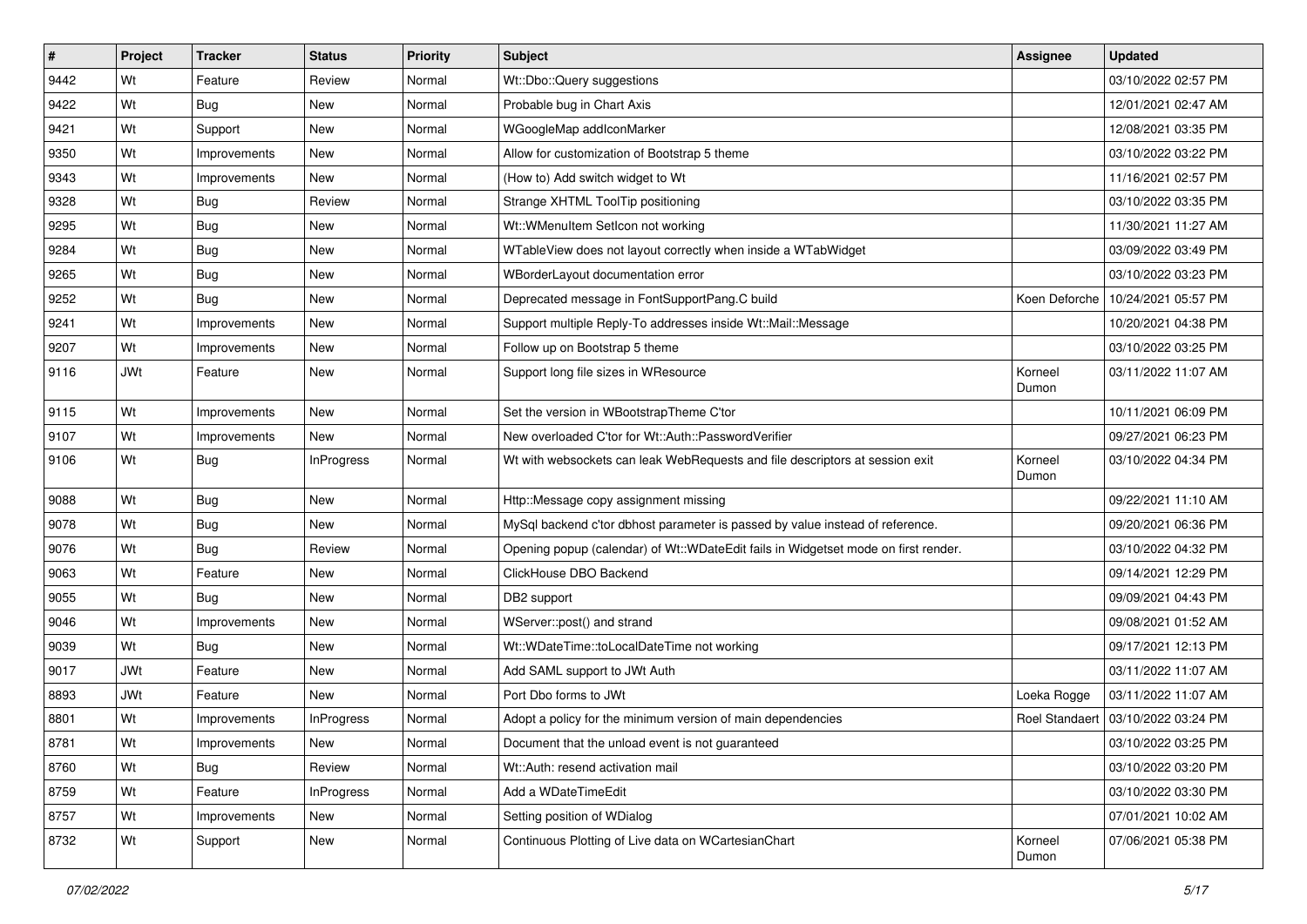| $\vert$ # | Project    | <b>Tracker</b> | <b>Status</b>     | <b>Priority</b> | Subject                                                                                               | <b>Assignee</b>             | <b>Updated</b>      |
|-----------|------------|----------------|-------------------|-----------------|-------------------------------------------------------------------------------------------------------|-----------------------------|---------------------|
| 8730      | Wt         | Bug            | New               | Normal          | Unexpected "order by (SELECT NULL)" when setting a limit                                              |                             | 07/08/2021 01:18 PM |
| 8718      | Wt         | Support        | New               | Normal          | About Wt.WT.updateDelay                                                                               |                             | 07/06/2021 05:18 PM |
| 8714      | Wt         | Bug            | New               | Normal          | Security bug: WAnchor should set rel="noopener" when opening a link that opens in a new<br>window     |                             | 06/20/2021 07:36 PM |
| 8711      | Wt         | Support        | New               | Normal          | Loading Y-axis values on moving Live 2D graph using WCartesianChart                                   |                             | 06/18/2021 05:15 PM |
| 8707      | Wt         | Support        | New               | Normal          | How to upload a file with javascript?                                                                 |                             | 08/21/2021 11:14 PM |
| 8660      | Wt         | Improvements   | New               | Normal          | Make redirect the default OAuth method?                                                               |                             | 03/10/2022 03:26 PM |
| 8630      | Wt         | Feature        | New               | Normal          | Update DB                                                                                             |                             | 06/03/2021 11:09 AM |
| 8629      | Wt         | Improvements   | New               | Normal          | Change JavaScript minifier                                                                            |                             | 06/03/2021 10:25 AM |
| 8620      | Wt         | Feature        | <b>New</b>        | Normal          | Consider improvements to the API to prevent bugs like issue #7669                                     |                             | 06/02/2021 09:43 PM |
| 8608      | Wt         | Support        | New               | Normal          | Wt::Dbo: how to avoid creation of prepared statements?                                                |                             | 06/01/2021 12:42 PM |
| 8603      | Wt         | Support        | New               | Normal          | WTreeTable as widget does not render correctly                                                        | <b>Dimitrios</b><br>Sideris | 05/29/2021 03:26 PM |
| 8602      | Wt         | Bug            | New               | Normal          | No changed() signal when toggling a check box programmatically                                        |                             | 03/10/2022 03:27 PM |
| 8544      | Wt         | Bug            | New               | Normal          | WFileUpload: uploaded signal never called                                                             |                             | 05/21/2021 10:43 AM |
| 8526      | Wt         | Support        | New               | Normal          | Widget example code for Constellation plot                                                            |                             | 05/19/2021 10:20 AM |
| 8508      | Wt         | Feature        | New               | Normal          | Use C++20's time zone support in std::chrono by default if supported.                                 | ruben kindt                 | 09/03/2021 03:51 PM |
| 8458      | Wt         | Feature        | New               | Normal          | WKeyEvent don't give access to JavaScriptEvent jsEvent on wt4                                         |                             | 05/21/2021 11:24 AM |
| 8434      | Wt         | Support        | New               | Normal          | The best IDE and compiler C++ for Wt development on Ubuntu                                            |                             | 05/03/2021 11:37 AM |
| 8416      | Wt         | Bug            | New               | Normal          | Wt crashes in ~Configuration                                                                          |                             | 04/28/2021 03:25 PM |
| 8378      | Wt         | Bug            | <b>InProgress</b> | Normal          | WStandardItemModel::sort doesn't work when the items are created lazily.                              |                             | 04/27/2021 09:00 PM |
| 8374      | <b>JWt</b> | Bug            | New               | Normal          | PDFJet unicode                                                                                        |                             | 04/19/2021 12:22 PM |
| 8366      | Wt         | Bug            | Feedback          | Normal          | Auth widget needs reload                                                                              |                             | 06/10/2021 08:43 AM |
| 8332      | Wt         | Bug            | New               | Normal          | Cannot compile wt 4.5.0 on raspbian                                                                   |                             | 04/12/2021 08:07 PM |
| 8321      | Wt         | Feature        | New               | Normal          | Consider WResource::setChanged enhancement to invalidate stale WResource links                        |                             | 04/08/2021 05:37 PM |
| 8295      | Wt         | Feature        | New               | Normal          | Improve handling of WStringListModel methods insertString and addString                               |                             | 03/31/2021 12:17 AM |
| 8287      | Wt         | Feature        | New               | Normal          | Support Listening on UNIX Socket for HTTP Server.                                                     |                             | 03/27/2021 11:21 PM |
| 8278      | Wt         | Support        | New               | Normal          | Invisible widget                                                                                      |                             | 03/31/2021 12:50 PM |
| 8213      | Wt         | <b>Bug</b>     | New               | Normal          | The result of the function WTreeView::scrollTo is wrong if any parent of the element is<br>collapsed. |                             | 03/17/2021 03:38 PM |
| 8201      | Wt         | Bug            | New               | Normal          | Buy Here Pay Here Dealership We Can Help Auto Chicago                                                 |                             | 03/12/2021 09:00 PM |
| 8200      | Wt         | Support        | New               | Normal          | Question: WText inline image without UnsafeXHTML?                                                     |                             | 03/25/2021 12:14 PM |
| 8193      | Wt         | <b>Bug</b>     | New               | Normal          | WTableView headers layout broken without JS                                                           |                             | 03/11/2021 10:21 AM |
| 8158      | Wt         | Support        | New               | Normal          | WT application initialization in HTML file                                                            |                             | 03/02/2021 05:48 AM |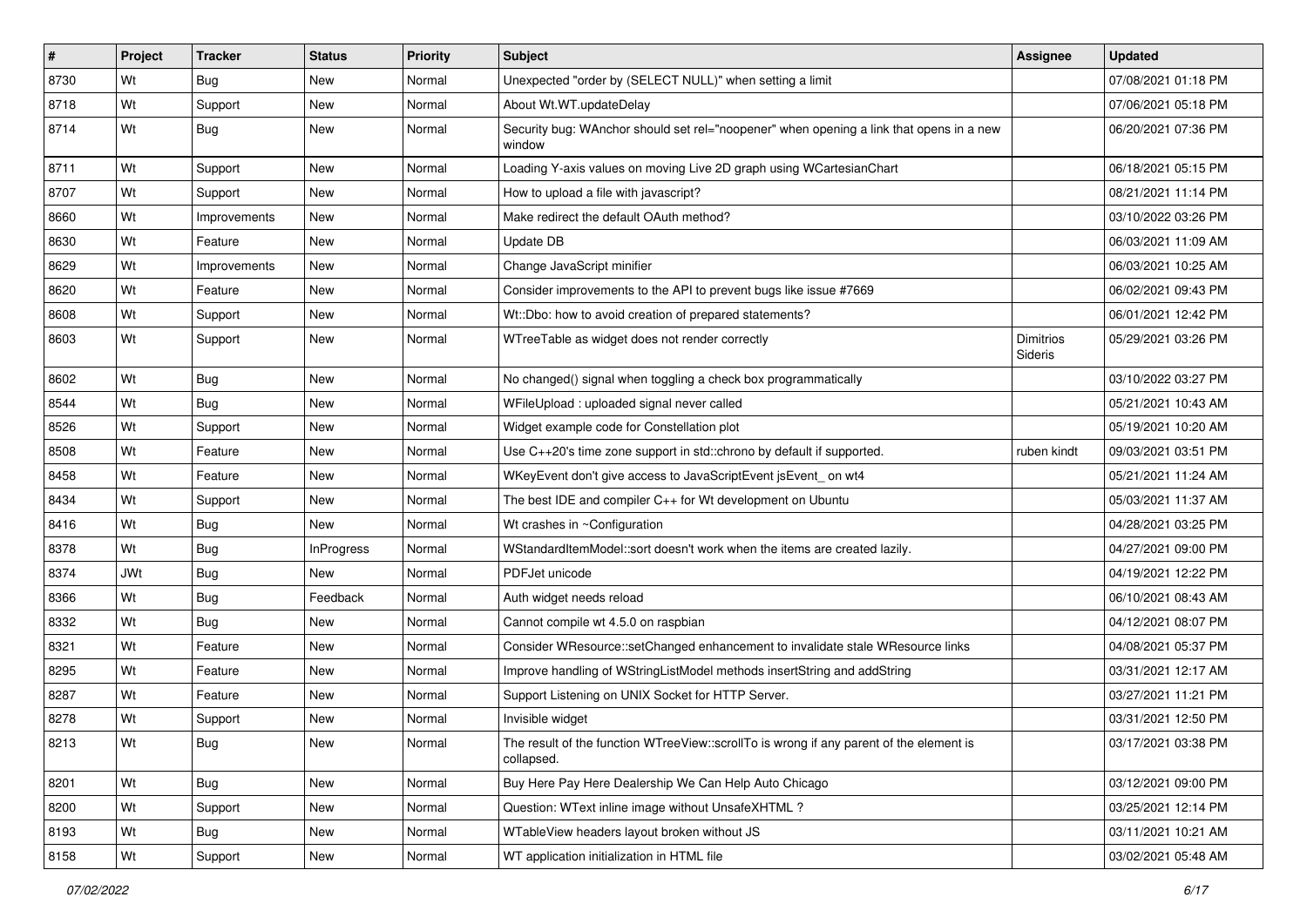| #    | Project | <b>Tracker</b> | <b>Status</b> | Priority | <b>Subject</b>                                                                                                                    | <b>Assignee</b>  | <b>Updated</b>      |
|------|---------|----------------|---------------|----------|-----------------------------------------------------------------------------------------------------------------------------------|------------------|---------------------|
| 8157 | Wt      | Bug            | New           | Normal   | Message box initiated in embedded widget can't show icon                                                                          |                  | 02/27/2021 06:37 AM |
| 8156 | Wt      | Bug            | New           | Normal   | X-Frame-Option=SAMEORIGIN doesn't let my application be visualized inside iframe                                                  |                  | 10/20/2021 11:36 AM |
| 8151 | Wt      | Support        | New           | Normal   | <b>XMLHttpRequest error</b>                                                                                                       |                  | 03/02/2021 09:06 AM |
| 8108 | Wt      | Support        | New           | Normal   | Embedded widget                                                                                                                   |                  | 02/26/2021 05:26 AM |
| 8093 | Wt      | Bug            | <b>New</b>    | Normal   | WCartesianChart portrait size do not show the bottom axis.                                                                        |                  | 02/18/2021 10:22 AM |
| 8005 | Wt      | Feature        | New           | Normal   | Custom Query in DBO                                                                                                               | Korneel<br>Dumon | 01/28/2021 10:18 AM |
| 8002 | Wt      | Bug            | <b>New</b>    | Normal   | WServer shutting down when setting breakpoint in XCode                                                                            |                  | 01/28/2021 08:26 AM |
| 8000 | Wt      | Feature        | New           | Normal   | Use XML parser for WTemplate rendering instead of simple text subsitution                                                         |                  | 02/04/2021 05:32 PM |
| 7992 | Wt      | Feature        | New           | Normal   | Ability to get/set image encoding or implementation dependent properties for<br>WRasterImage?                                     |                  | 01/20/2021 03:54 PM |
| 7986 | Wt      | Feature        | New           | Normal   | Consider optimizing updates by only changing changed form values?                                                                 | ruben kindt      | 09/14/2021 09:45 AM |
| 7976 | Wt      | Support        | New           | Normal   | WAbstractItemView and Drag and Drop                                                                                               |                  | 01/19/2021 11:52 AM |
| 7974 | Wt      | Bug            | New           | Normal   | WPopupMenu gets cut off at layout-boundaries/scrollbars                                                                           |                  | 01/24/2022 03:37 PM |
| 7970 | Wt      | Bug            | New           | Normal   | wthttp server may terminate after uncaught exception                                                                              |                  | 01/11/2021 08:43 PM |
| 7958 | Wt      | Bug            | New           | Normal   | When progressive bootstrap is enabled, setting a WContainerWidget's tag name to "form"<br>causes it to be skipped in the DOM tree |                  | 01/06/2021 02:19 PM |
| 7943 | Wt      | Feature        | New           | Normal   | std::string_view support                                                                                                          |                  | 09/14/2021 12:43 PM |
| 7937 | Wt      | Support        | Feedback      | Normal   | Installing Wt on Windows with MSYS2                                                                                               |                  | 12/27/2020 02:55 PM |
| 7917 | Wt      | Bug            | New           | Normal   | Wt internal error; code: undefined, description: Cannot read property 'ClassName' of null                                         |                  | 12/15/2020 02:23 PM |
| 7915 | Wt      | Bug            | <b>New</b>    | Normal   | memory leak in WCartesianChart (wt3.7.0)                                                                                          |                  | 12/15/2020 03:14 PM |
| 7903 | Wt      | Bug            | New           | Normal   | Drag and drop between two views can throw.                                                                                        |                  | 12/08/2020 08:23 AM |
| 7897 | Wt      | Bug            | New           | Normal   | Log axis scale maps value 0 to minimum of axis                                                                                    |                  | 12/07/2020 01:21 PM |
| 7894 | Wt      | Feature        | New           | Normal   | Add more HTML5 input types                                                                                                        |                  | 12/07/2020 01:32 PM |
| 7890 | Wt      | Support        | New           | Normal   | WTreeView and Drag and Drop                                                                                                       |                  | 12/04/2020 11:12 AM |
| 7888 | Wt      | Bug            | New           | Normal   | WStringListModel::setItemData works not correct                                                                                   |                  | 12/03/2020 03:26 PM |
| 7881 | Wt      | Bug            | New           | Normal   | Modal dialog, which should be inaccessible in parallel, is getting nested                                                         |                  | 01/05/2021 05:58 PM |
| 7871 | Wt      | Bug            | New           | Normal   | stuck "Loading" indication                                                                                                        |                  | 11/24/2020 10:38 PM |
| 7856 | Wt      | Bug            | New           | Normal   | Native WSlider not working on progressive bootstrap                                                                               |                  | 11/13/2020 10:34 AM |
| 7814 | Wt      | Feature        | Review        | Normal   | Consider supporting SameSite attribute on cookies                                                                                 |                  | 03/10/2022 03:32 PM |
| 7810 | Wt      | Bug            | New           | Normal   | measureText() not accurate                                                                                                        |                  | 10/31/2020 07:09 PM |
| 7800 | Wt      | <b>Bug</b>     | New           | Normal   | WCartesianChart renders barseries over axis                                                                                       |                  | 12/03/2020 02:59 PM |
| 7794 | Wt      | <b>Bug</b>     | New           | Normal   | WProgressBar can generate invalid HTML code.                                                                                      |                  | 10/22/2020 03:21 PM |
| 7790 | Wt      | Bug            | New           | Normal   | WidentityProxyModel does not forward a call of sort method to the source model.                                                   |                  | 10/20/2020 04:11 PM |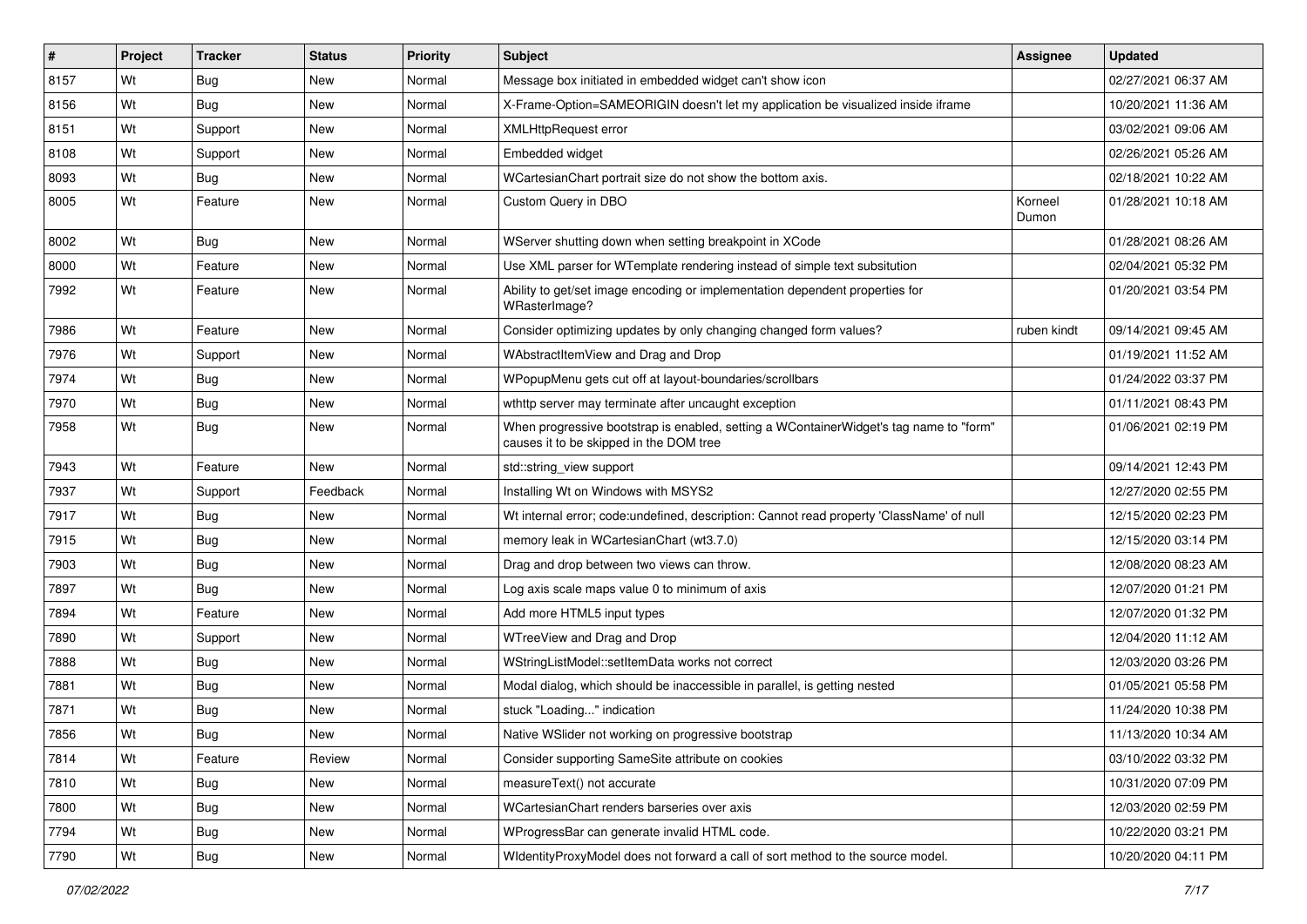| #    | Project | <b>Tracker</b> | <b>Status</b>     | Priority | Subject                                                                                                                                              | Assignee         | <b>Updated</b>      |
|------|---------|----------------|-------------------|----------|------------------------------------------------------------------------------------------------------------------------------------------------------|------------------|---------------------|
| 7788 | Wt      | Bug            | New               | Normal   | Signal with big string does not trigger the fallback function                                                                                        |                  | 10/30/2020 09:52 AM |
| 7787 | Wt      | <b>Bug</b>     | New               | Normal   | WContainer setLayout calls overriden clear()                                                                                                         |                  | 10/17/2020 05:14 PM |
| 7786 | Wt      | Feature        | New               | Normal   | WStandardItemModel::insertRow returns void instead of WStandardItem*                                                                                 |                  | 10/21/2020 12:44 PM |
| 7785 | Wt      | Feature        | New               | Normal   | "key" property support                                                                                                                               |                  | 10/16/2020 04:31 PM |
| 7769 | Wt      | Bug            | New               | Normal   | Mandelbrot example not working on Ubuntu                                                                                                             |                  | 10/28/2020 04:42 PM |
| 7757 | Wt      | Support        | New               | Normal   | WebSession [error] "Wt: fatal error: Script id mismatch"                                                                                             |                  | 10/09/2020 08:59 AM |
| 7756 | Wt      | <b>Bug</b>     | New               | Normal   | WLayout with JavaScript implementaion does not receive size change event if the trigger<br>was WTextArea.                                            |                  | 10/20/2020 03:41 PM |
| 7748 | Wt      | Bug            | New               | Normal   | WStringListModel does not support restoring of raw indexes.                                                                                          |                  | 10/06/2020 02:47 PM |
| 7740 | Wt      | Support        | New               | Normal   | setValueStyleClass has no visual effect                                                                                                              | Korneel<br>Dumon | 04/13/2021 12:16 PM |
| 7710 | Wt      | Support        | New               | Normal   | Continuations and WResource lifespan                                                                                                                 |                  | 09/11/2020 11:09 AM |
| 7709 | Wt      | Feature        | New               | Normal   | <b>Add Cursors</b>                                                                                                                                   |                  | 09/08/2020 02:43 PM |
| 7687 | Wt      | <b>Bug</b>     | Feedback          | Normal   | OIDC example not redirecting to authorization endpoint with Javascript enabled                                                                       | Roel Standaer    | 06/22/2021 10:21 AM |
| 7645 | Wt      | <b>Bug</b>     | New               | Normal   | Inconsistencies with anchor text selection and inclusion in tab chain                                                                                |                  | 03/10/2022 03:28 PM |
| 7602 | Wt      | Feature        | New               | Normal   | Add support for Dbo backend SQLite encryption using SQLCipher                                                                                        |                  | 11/04/2020 04:12 PM |
| 7600 | Wt      | Bug            | Feedback          | Normal   | WFileUpload Fails with Large Files                                                                                                                   |                  | 06/24/2020 02:14 PM |
| 7598 | Wt      | Feature        | <b>New</b>        | Normal   | Consider providing independent weakSessionIds to identify private WResource URLs                                                                     |                  | 06/02/2021 09:45 PM |
| 7593 | Wt      | Support        | New               | Normal   | ERR_NETWORK_CHANGED error                                                                                                                            |                  | 06/04/2020 10:04 AM |
| 7581 | Wt      | Feature        | New               | Normal   | isapi mode and internal path                                                                                                                         |                  | 05/25/2020 12:46 PM |
| 7550 | Wt      | <b>Bug</b>     | <b>InProgress</b> | Normal   | WGridLayout does not work inside of WStackedWidget                                                                                                   | Koen Deforche    | 05/11/2020 01:34 PM |
| 7516 | Wt      | <b>Bug</b>     | New               | Normal   | Calling WMenu::select(nullptr) from internalPathChanged event handler ends with<br>SIGSEGV (endless recursion)                                       |                  | 04/08/2020 06:02 PM |
| 7512 | Wt      | Bug            | New               | Normal   | Auth Widget is leaking information about existing users                                                                                              |                  | 04/07/2020 02:52 PM |
| 7503 | Wt      | Feature        | New               | Normal   | Support for Forwarded header when determining client address.                                                                                        |                  | 03/24/2020 05:09 PM |
| 7481 | Wt      | <b>Bug</b>     | New               | Normal   | Having a long running command with a processEvents() call in it together with a timer can<br>result in clicked events being processed too many times |                  | 03/05/2020 11:25 AM |
| 7479 | Wt      | <b>Bug</b>     | New               | Normal   | WResource Multipart Request - Error parsing CGI request                                                                                              |                  | 03/04/2020 06:19 PM |
| 7478 | Wt      | Bug            | New               | Normal   | Editing column in wtableview                                                                                                                         |                  | 02/28/2020 10:04 PM |
| 7477 | Wt      | <b>Bug</b>     | New               | Normal   | Wt Axis zoomRangeChanged won't fire when adding/removing a series                                                                                    |                  | 02/27/2020 11:32 AM |
| 7465 | Wt      | Feature        | New               | Normal   | HTTP status code: 429 Too Many Requests (RFC 6585)                                                                                                   |                  | 03/03/2020 07:29 PM |
| 7464 | Wt      | Support        | New               | Normal   | Apache2 mod fcgid internal path                                                                                                                      |                  | 02/24/2020 02:39 PM |
| 7454 | Wt      | Support        | New               | Normal   | Popup in layout-based design                                                                                                                         |                  | 04/01/2020 11:30 AM |
| 7450 | Wt      | Feature        | New               | Normal   | Allow for the filesystem implementation to be switched to std::filesystem                                                                            |                  | 02/10/2020 02:19 PM |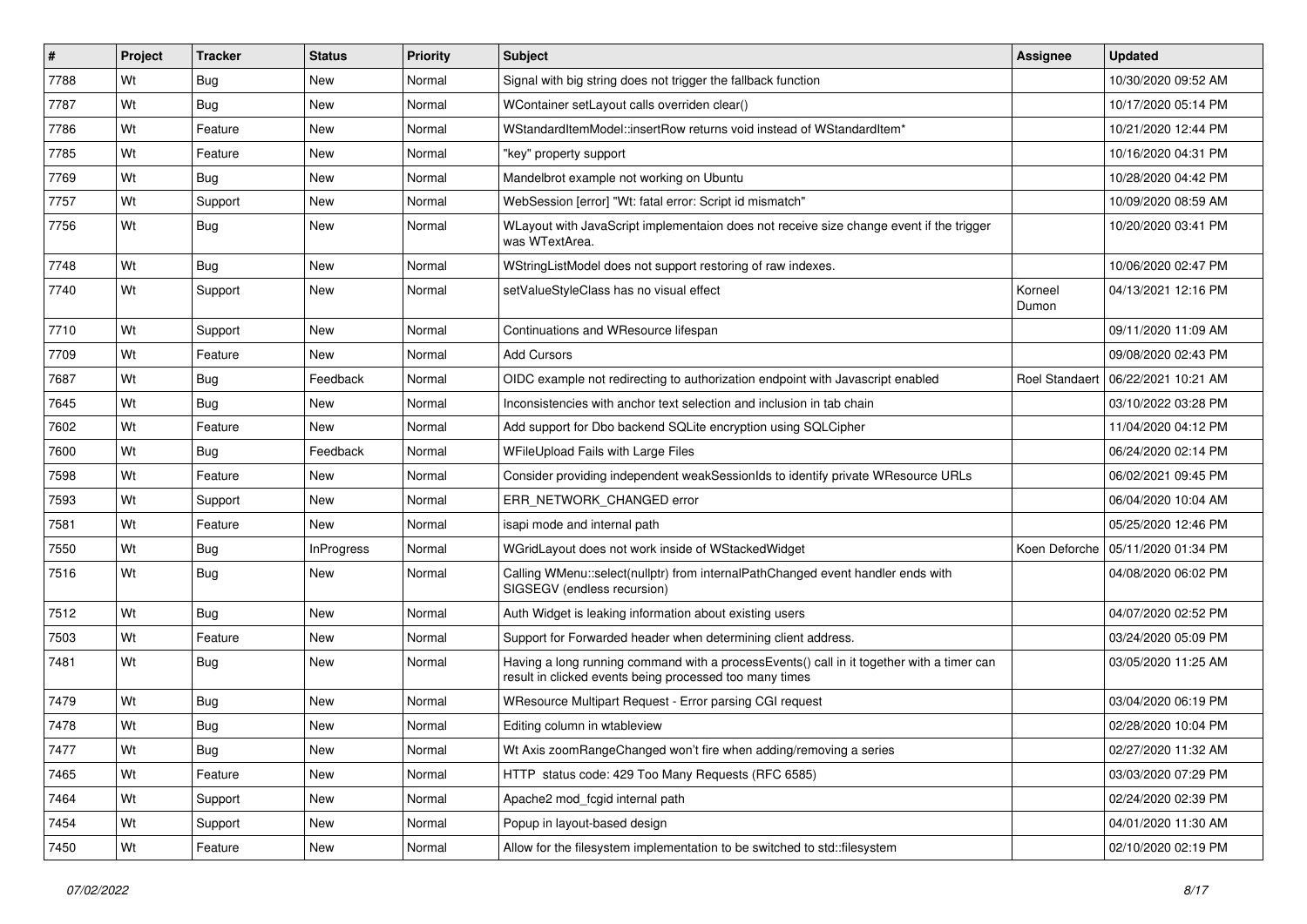| #    | Project | <b>Tracker</b> | <b>Status</b>     | <b>Priority</b> | <b>Subject</b>                                                                                    | <b>Assignee</b>       | <b>Updated</b>                       |
|------|---------|----------------|-------------------|-----------------|---------------------------------------------------------------------------------------------------|-----------------------|--------------------------------------|
| 7440 | Wt      | <b>Bug</b>     | New               | Normal          | WTimer results in excessive browser CPU and memory usage when connection is lost                  |                       | 02/05/2020 09:57 AM                  |
| 7426 | Wt      | Support        | New               | Normal          | Wt::Response::createContinuation() with streaming                                                 |                       | 02/04/2020 06:38 PM                  |
| 7424 | Wt      | <b>Bug</b>     | <b>New</b>        | Normal          | WContainerWidget::setContentAlignment() has no effect when item is hidden                         |                       | 01/27/2020 10:24 AM                  |
| 7417 | Wt      | Feature        | Review            | Normal          | HiDPI canvas for WPaintedWidget                                                                   |                       | 03/25/2022 03:29 PM                  |
| 7401 | Wt      | <b>Bug</b>     | <b>New</b>        | Normal          | removal of ' <meta content="noindex, nofollow" name="robots"/> '                                  |                       | 01/16/2020 05:27 PM                  |
| 7396 | Wt      | Bug            | New               | Normal          | WTreeView not working when hidden during construction                                             |                       | 01/30/2020 05:13 PM                  |
| 7385 | Wt      | Feature        | <b>New</b>        | Normal          | More Dynamic Paths                                                                                |                       | 01/06/2020 05:17 PM                  |
| 7373 | Wt      | Support        | <b>New</b>        | Normal          | SEH Exception on Wt:DBO rollback                                                                  |                       | 01/08/2020 10:31 AM                  |
| 7367 | Wt      | <b>Bug</b>     | New               | Normal          | Validators: delay validation until user has entered something                                     |                       | 12/12/2019 03:48 PM                  |
| 7349 | Wt      | Feature        | New               | Normal          | Add WebGL 2.0 support (Equivalent to OpenGL ES 3) to WGLWidget                                    |                       | 12/05/2019 04:52 PM                  |
| 7346 | Wt      | Support        | Feedback          | Normal          | Using WStandardItemModel and getting error: Wt internal error: Unexpected token: '-'              |                       | 02/06/2020 05:50 PM                  |
| 7292 | Wt      | <b>Bug</b>     | <b>New</b>        | Normal          | Refresh token and access type                                                                     |                       | 10/28/2019 06:44 PM                  |
| 7281 | Wt      | <b>Bug</b>     | New               | Normal          | WFileUpload keeps previously applied styling when enableAjax() is called                          |                       | 10/14/2019 01:36 PM                  |
| 7279 | Wt      | Feature        | <b>InProgress</b> | Normal          | WLineEdit add support for HTML5 email type                                                        |                       | 06/29/2022 11:15 AM                  |
| 7278 | Wt      | Feature        | New               | Normal          | WFileUpload get selected file(s)                                                                  |                       | 10/15/2019 11:10 AM                  |
| 7275 | Wt      | <b>Bug</b>     | Feedback          | Normal          | WDateTime + Dbo bug                                                                               |                       | 10/15/2019 01:09 PM                  |
| 7274 | Wt      | <b>Bug</b>     | Feedback          | Normal          | Dialog inconsistency                                                                              |                       | 01/26/2021 05:59 AM                  |
| 7268 | Wt      | <b>Bug</b>     | Feedback          | Normal          | Session timeout issues                                                                            |                       | 10/04/2019 02:59 PM                  |
| 7260 | Wt      | <b>Bug</b>     | Confirmed         | Normal          | WStandardItemModel::removeRows ajaxMode() assertion fail after upgrading to 3.4.1                 |                       | 09/27/2019 10:45 AM                  |
| 7230 | Wt      | <b>Bug</b>     | Confirmed         | Normal          | Wt4, WVBoxLayout->setResizable not working, children not visible                                  |                       | 09/12/2019 11:51 AM                  |
| 7228 | Wt      | Feature        | InProgress        | Normal          | Mobile Usability for TimeEdit & DateEdit                                                          | <b>Roel Standaert</b> | 06/29/2022 02:03 PM                  |
| 7196 | Wt      | <b>Bug</b>     | New               | Normal          | Pango 1.44 deprecation warnings                                                                   |                       | 08/14/2019 12:30 PM                  |
| 7187 | Wt      | <b>Bug</b>     | Feedback          | Normal          | contents of WTabWidget not stretching in height                                                   |                       | 09/09/2019 09:54 PM                  |
| 7168 | Wt      | Feature        | New               | Normal          | Access to authorization token                                                                     |                       | 08/04/2019 09:00 PM                  |
| 7144 | Wt      | <b>Bug</b>     | New               | Normal          | WTreeNode: Wether child-node is selectable depends on parent-node                                 |                       | 07/18/2019 01:42 PM                  |
| 7142 | Wt      | Support        | New               | Normal          | WStringListModel updated in slot does not work as expected                                        |                       | 07/18/2019 09:53 AM                  |
| 7124 | Wt      | Support        | Feedback          | Normal          | Wt Bad Allocation messages, how can I prevent these?                                              |                       | 08/05/2019 12:49 PM                  |
| 7093 | Wt      | Bug            | Feedback          | Normal          | Deadlock when chaining http-requests                                                              |                       | 07/07/2020 05:18 PM                  |
| 7082 | Wt      | <b>Bug</b>     | <b>InProgress</b> | Normal          | Regression WStackedWidget in layout with overflow can lose scrollbar on animated<br>transition    |                       | Koen Deforche   06/13/2019 12:31 PM  |
| 7054 | Wt      | Bug            | InProgress        | Normal          | WTableView can lose synchronization during resize and display "Loading" when data is<br>available |                       | Roel Standaert   05/31/2019 09:51 AM |
| 7040 | Wt      | <b>Bug</b>     | New               | Normal          | Generated javascript can execute out-of-sequence due to a timing issue with require()             |                       | 05/12/2019 05:29 PM                  |
| 7035 | Wt      | <b>Bug</b>     | New               | Normal          | Wt.js can generate requests that exceed server defaults                                           |                       | 05/03/2019 05:27 PM                  |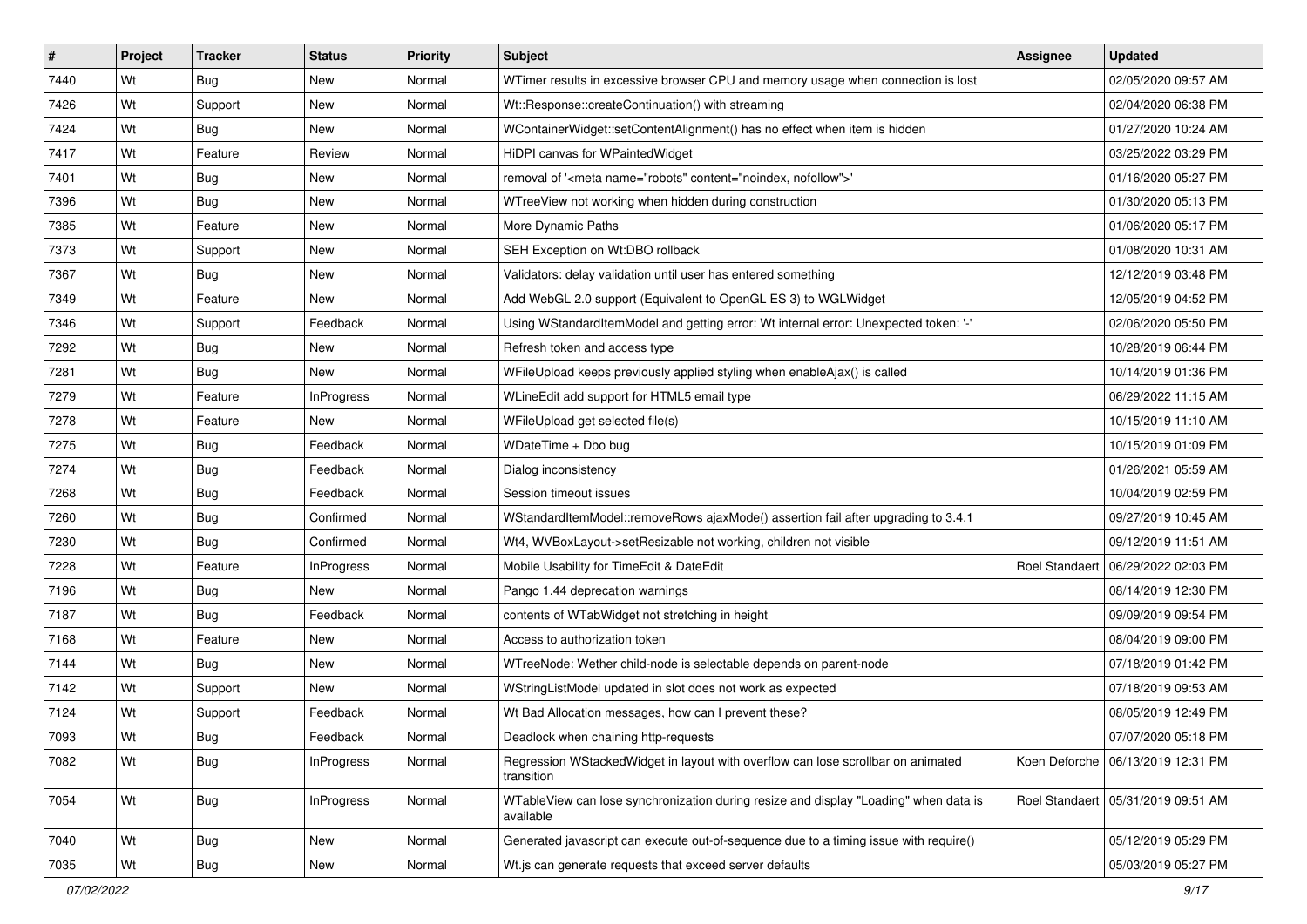| #    | Project | <b>Tracker</b> | <b>Status</b>     | <b>Priority</b> | <b>Subject</b>                                                                    | <b>Assignee</b>  | <b>Updated</b>                       |
|------|---------|----------------|-------------------|-----------------|-----------------------------------------------------------------------------------|------------------|--------------------------------------|
| 7020 | Wt      | Bug            | New               | Normal          | Wt progress bar disable style                                                     |                  | 08/05/2019 12:46 PM                  |
| 7010 | Wt      | Support        | <b>New</b>        | Normal          | WTreeView                                                                         |                  | 04/22/2019 09:46 AM                  |
| 7009 | Wt      | Bug            | New               | Normal          | WPopupMenu destruction when inside a WMenuItem                                    |                  | 01/08/2021 01:06 PM                  |
| 6887 | Wt      | <b>Bug</b>     | New               | Normal          | WVideo on iphone inconsistencies                                                  |                  | 02/08/2019 10:09 AM                  |
| 6762 | Wt      | Bug            | New               | Normal          | Unicode in mail attachement file name                                             |                  | 11/26/2018 01:00 PM                  |
| 6752 | Wt      | <b>Bug</b>     | New               | Normal          | Wt::WString::trn override issue                                                   |                  | 11/17/2018 03:39 PM                  |
| 6749 | Wt      | <b>Bug</b>     | New               | Normal          | WebController sessionCount mutex missing?                                         |                  | 11/16/2018 12:55 PM                  |
| 6731 | Wt      | Feature        | New               | Normal          | Wt online demo: Drag drop is not working using touch.                             |                  | 11/14/2018 03:45 AM                  |
| 6722 | Wt      | Bug            | New               | Normal          | high number of bar charts failure                                                 |                  | Roel Standaert   11/12/2018 05:10 PM |
| 6692 | Wt      | Support        | Feedback          | Normal          | Question: Offline update of WStandardItemModel                                    |                  | 11/01/2018 01:19 AM                  |
| 6682 | Wt      | Support        | New               | Normal          | Does Wt tabwidget support icon on the tab?                                        |                  | 10/28/2018 04:37 AM                  |
| 6674 | Wt      | Bug            | New               | Normal          | WFileDropWidget_worker.min.js but no WFileDropWidget_worker.js                    |                  | 10/22/2018 09:28 PM                  |
| 6669 | Wt      | Support        | Feedback          | Normal          | During installation some incluide directories have wrong permissions              |                  | 10/17/2018 11:23 AM                  |
| 6657 | Wt      | Bug            | New               | Normal          | Cannot destroy WPopupWidget when it's hidden without invoking undefined behaviour |                  | 12/14/2018 04:43 PM                  |
| 6635 | Wt      | Bug            | New               | Normal          | WT DBO Segmentation Fault with natural keys                                       |                  | 09/25/2018 04:33 PM                  |
| 6623 | Wt      | Feature        | New               | Normal          | Support ES6 moudle javascript                                                     |                  | 11/13/2020 05:02 PM                  |
| 6609 | Wt      | <b>Bug</b>     | <b>InProgress</b> | Normal          | FlexLayoutImpl.js hard-code children's overflow to hidden.                        |                  | Koen Deforche   09/14/2018 11:19 AM  |
| 6601 | Wt      | Bug            | <b>InProgress</b> | Normal          | WIndow scroll bars gone quite recently                                            |                  | Koen Deforche   12/14/2018 04:44 PM  |
| 6593 | Wt      | Support        | Feedback          | Normal          | WtTestCookie: why is this cookie set by Wt?                                       |                  | 10/31/2020 10:51 PM                  |
| 6584 | Wt      | Feature        | <b>New</b>        | Normal          | Make X-Frame-Options a configuration option                                       |                  | 12/15/2020 03:15 PM                  |
| 6579 | Wt      | Feature        | New               | Normal          | Keep-alive time just for first signal                                             |                  | 09/03/2018 03:01 PM                  |
| 6533 | Wt      | <b>Bug</b>     | New               | Normal          | wt port in vcpkg                                                                  |                  | 08/14/2018 10:36 AM                  |
| 6487 | Wt      | Bug            | New               | Normal          | WTree not interactive without JavaScript (works in 3.3.10)                        |                  | 12/14/2018 04:45 PM                  |
| 6443 | Wt      | Feature        | New               | Normal          | JWT token support                                                                 |                  | 06/12/2018 11:29 AM                  |
| 6440 | Wt      | Support        | Feedback          | Normal          | Is there way to implement HTTP Server Push Streaming with WT?                     |                  | 05/24/2019 01:34 PM                  |
| 6434 | Wt      | Bug            | New               | Normal          | WintValidator: inputFilter does not accept decimal separator                      |                  | 06/05/2018 10:19 AM                  |
| 6405 | Wt      | <b>Bug</b>     | New               | Normal          | Signal not exposed                                                                |                  | 05/28/2018 12:30 PM                  |
| 6377 | Wt      | Feature        | Feedback          | Normal          | Wt::Dbo::createTables if table already exists                                     |                  | 05/22/2018 11:08 AM                  |
| 6348 | Wt      | Support        | New               | Normal          | Wt::WFileUpload::setDisplayWidget                                                 | Korneel<br>Dumon | 05/02/2018 05:37 PM                  |
| 6347 | Wt      | Bug            | New               | Normal          | Layout Direction issue                                                            |                  | 12/14/2018 04:47 PM                  |
| 6342 | Wt      | <b>Bug</b>     | Feedback          | Normal          | Leak in Wt::Http::Request::parseFormUrlEncoded                                    |                  | 06/22/2018 10:15 AM                  |
| 6339 | JWt     | <b>Bug</b>     | New               | Normal          | JWt widget gallery nav bar title is Wt widget gallery (should be JWt?)            |                  | 07/14/2020 07:39 AM                  |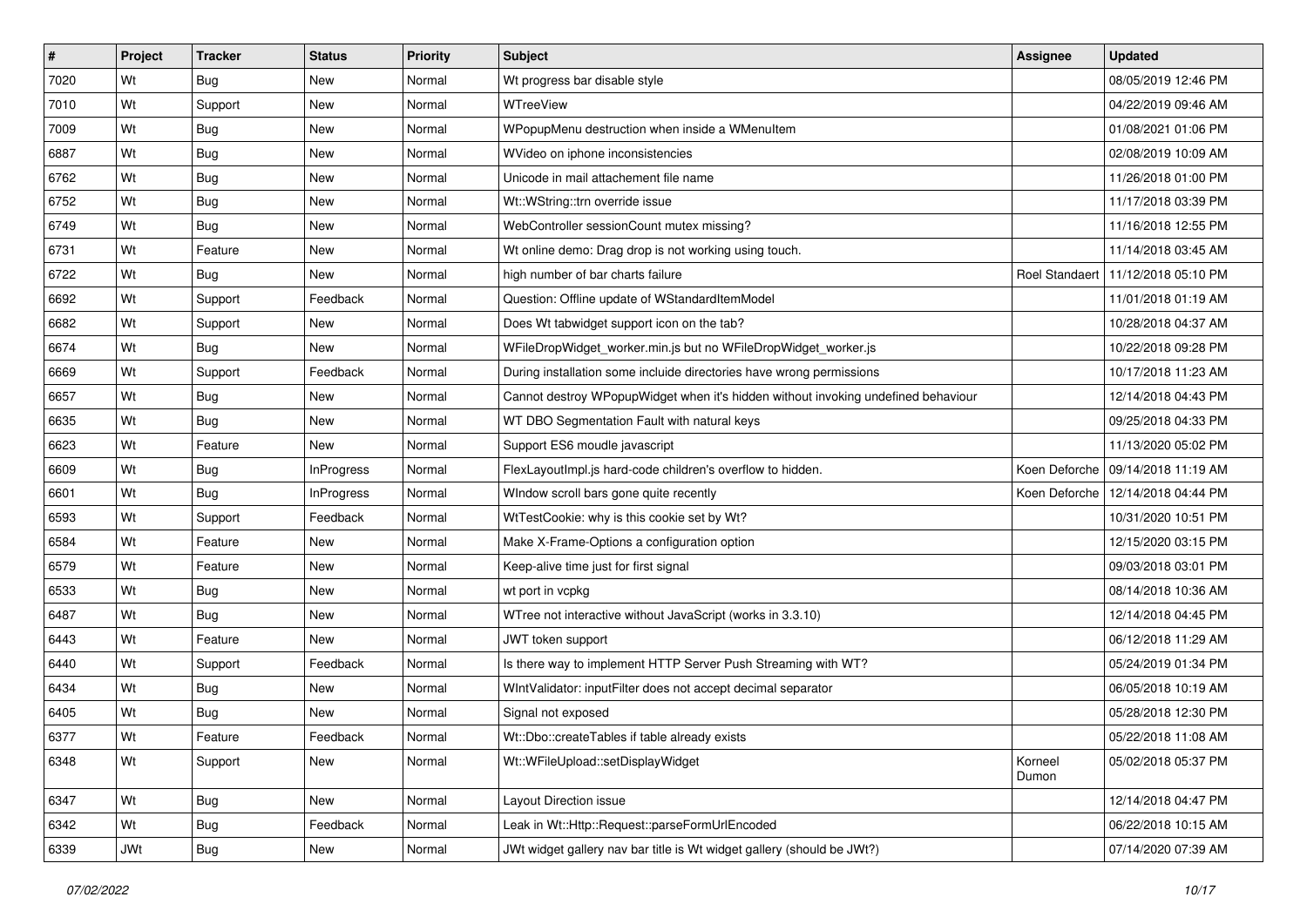| #    | Project    | <b>Tracker</b> | <b>Status</b>     | <b>Priority</b> | <b>Subject</b>                                                                                                                 | <b>Assignee</b>  | <b>Updated</b>                       |
|------|------------|----------------|-------------------|-----------------|--------------------------------------------------------------------------------------------------------------------------------|------------------|--------------------------------------|
| 6338 | <b>JWt</b> | Bug            | New               | Normal          | widget gallery: mvc tree is empty                                                                                              |                  | 04/13/2018 04:02 PM                  |
| 6332 | Wt         | Bug            | New               | Normal          | Documentation for Wt::Signals and Wt::Signals::connection missing in Wt 4                                                      |                  | 04/12/2018 10:45 AM                  |
| 6327 | Wt         | Bug            | New               | Normal          | tr function in WTemplate requires browser refresh after locale change                                                          |                  | 04/09/2018 03:35 PM                  |
| 6325 | Wt         | Bug            | Feedback          | Normal          | Can't find OpenSSL on Windows                                                                                                  |                  | 04/08/2018 04:54 AM                  |
| 6296 | Wt         | Bug            | <b>New</b>        | Normal          | WPanel children overflow border                                                                                                |                  | 12/14/2018 04:39 PM                  |
| 6293 | Wt         | Bug            | Feedback          | Normal          | Regression in 3.3.9 for bug #1947                                                                                              |                  | Koen Deforche   12/14/2018 04:39 PM  |
| 6292 | Wt         | Feature        | <b>New</b>        | Normal          | WBorderLayout suggestion: additional widgets for NE, NW, SE, SW                                                                |                  | 03/14/2018 11:31 PM                  |
| 6265 | Wt         | Support        | New               | Normal          | Is it possible to use a specific HTTP Status code as a result of an application logic error?                                   |                  | 03/05/2018 11:32 AM                  |
| 6235 | Wt         | Bug            | New               | Normal          | Wt4.0.2: In certain case, removeFromParent() is not working.                                                                   |                  | 05/02/2018 11:57 AM                  |
| 6234 | Wt         | Bug            | <b>New</b>        | Normal          | Wt4.0.2: Documentation on WContainerWidget::setLayout() is outdated.                                                           |                  | 02/15/2018 09:09 AM                  |
| 6228 | Wt         | Support        | Feedback          | Normal          | Cannot get wt.css/bootstrap.css                                                                                                |                  | 04/10/2018 03:44 PM                  |
| 6225 | Wt         | Feature        | <b>New</b>        | Normal          | Change license to include GPLv3                                                                                                |                  | 02/04/2018 12:12 PM                  |
| 6221 | Wt         | Feature        | New               | Normal          | Dbo: create indexes                                                                                                            |                  | 01/30/2018 07:59 PM                  |
| 6215 | Wt         | Bug            | Feedback          | Normal          | WApplication::setTitle doesn't update <title> in HTML header.</title>                                                          |                  | 12/14/2018 04:48 PM                  |
| 6213 | Wt         | Bug            | <b>New</b>        | Normal          | bootstrap progress-bar does not update correctly                                                                               |                  | Roel Standaert   01/22/2018 12:48 PM |
| 6207 | Wt         | Bug            | Feedback          | Normal          | WMediaPlayer: event ended is not raised for files with durations less than 4 seconds, some<br>timeUpdated events are also lost |                  | Koen Deforche   01/26/2018 03:53 PM  |
| 6205 | Wt         | Bug            | Feedback          | Normal          | Wt Error: Wt: invalid ackId                                                                                                    |                  | 04/12/2018 10:32 AM                  |
| 6203 | Wt         | Support        | New               | Normal          | Using custom WProgressBar with WMediaPlayer                                                                                    |                  | 01/14/2018 12:16 PM                  |
| 6196 | Wt         | Bug            | <b>New</b>        | Normal          | Wt::WAbstractArea::id() is not returning the ID used in HTML                                                                   |                  | 01/08/2018 12:25 PM                  |
| 6195 | Wt         | Feature        | New               | Normal          | Boost::Beast HTTP/S and WebSockets library                                                                                     |                  | 12/14/2018 04:50 PM                  |
| 6193 | Wt         | Feature        | <b>New</b>        | Normal          | Disable lightening non-selected curve color                                                                                    |                  | 12/21/2017 03:16 AM                  |
| 6189 | Wt         | Bug            | <b>New</b>        | Normal          | setCurrentIndex(-1) and setNoSelectionEnabled(true)                                                                            |                  | 12/18/2017 10:14 PM                  |
| 6188 | Wt         | <b>Bug</b>     | New               | Normal          | Local anchor (#) doesn't work after Wt 3.3.6                                                                                   |                  | 12/14/2017 06:23 PM                  |
| 6160 | Wt         | Feature        | <b>InProgress</b> | Normal          | WFileDropWidget fallback to WFileUpload for mobile                                                                             | Korneel<br>Dumon | 11/22/2017 10:09 AM                  |
| 6158 | Wt         | Bug            | <b>New</b>        | Normal          | Wt::WMenuItem documentation is incomplete                                                                                      |                  | 11/21/2017 10:34 PM                  |
| 6150 | Wt         | Bug            | New               | Normal          | WTableView edit missplacement (wt4)                                                                                            |                  | 11/20/2017 08:16 PM                  |
| 6140 | Wt         | Bug            | New               | Normal          | WPopupMenu not closing on pressing one of the items                                                                            |                  | 11/16/2017 08:41 AM                  |
| 6130 | Wt         | Feature        | New               | Normal          | Impossible to access entity relation of an entity returned from a function   Dbo load(): no<br>active transaction              |                  | 12/26/2017 01:07 PM                  |
| 6105 | Wt         | <b>Bug</b>     | Feedback          | Normal          | setfocus                                                                                                                       |                  | 12/15/2017 04:27 PM                  |
| 6076 | Wt         | <b>Bug</b>     | New               | Normal          | [Wt::Dbo] How to work with entities without parameter-less constructors (classes that<br>require an invariant)                 |                  | 10/31/2017 11:18 AM                  |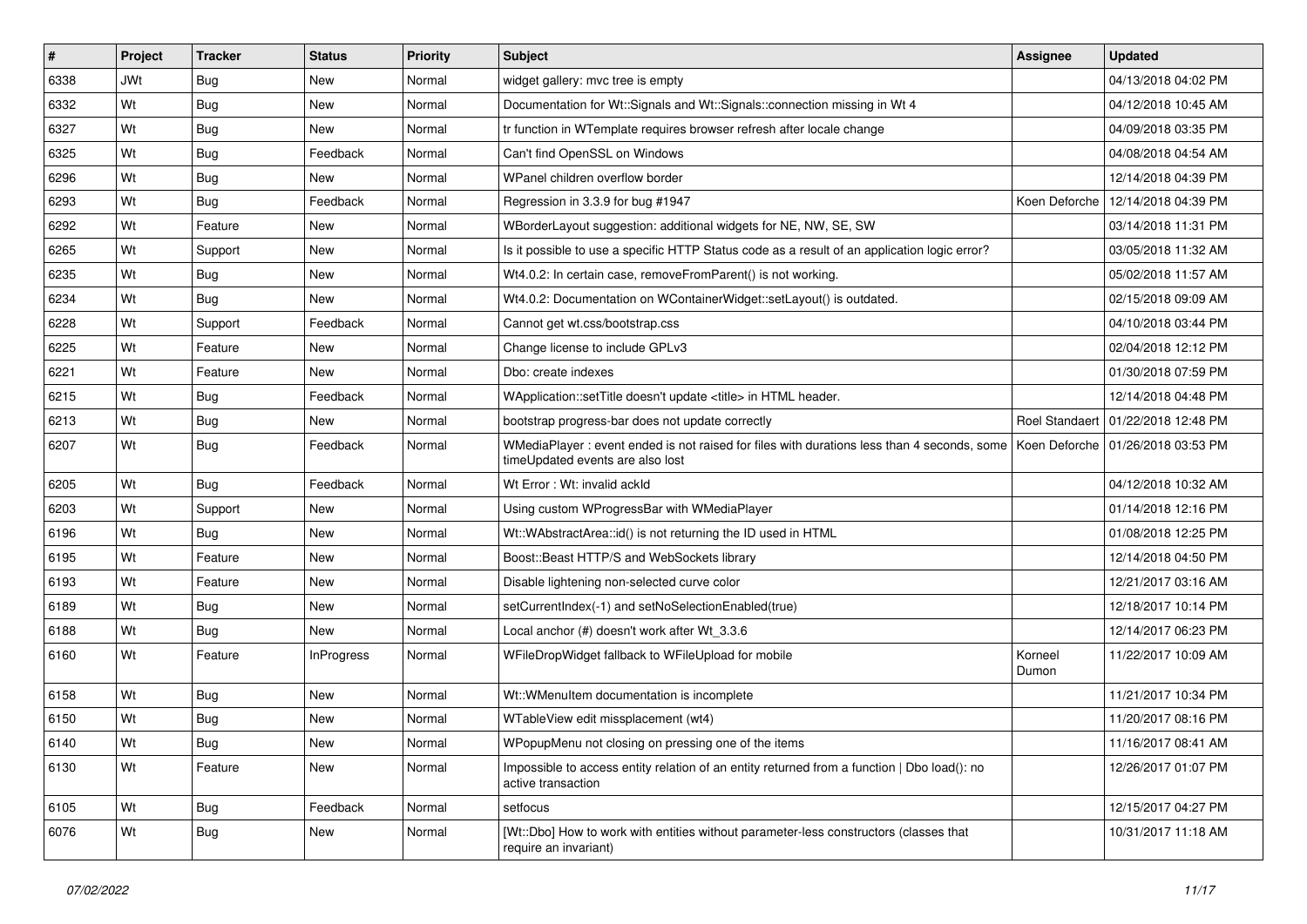| #    | Project | <b>Tracker</b> | <b>Status</b> | Priority | <b>Subject</b>                                                                                                        | <b>Assignee</b> | <b>Updated</b>                       |
|------|---------|----------------|---------------|----------|-----------------------------------------------------------------------------------------------------------------------|-----------------|--------------------------------------|
| 6072 | Wt      | Bug            | New           | Normal   | Unable to zoom or pan while the chart's data is being updated.                                                        |                 | 10/30/2017 10:44 AM                  |
| 6070 | Wt      | Feature        | New           | Normal   | HTML5 geolocation                                                                                                     | Osman Zakir     | 10/29/2017 03:41 PM                  |
| 6069 | Wt      | Feature        | New           | Normal   | Google Maps geolocation API                                                                                           | Osman Zakir     | 10/28/2017 11:43 PM                  |
| 6045 | Wt      | Bug            | New           | Normal   | WDoubleValidator: implement inputFilter()                                                                             |                 | 10/25/2017 11:48 AM                  |
| 6044 | Wt      | Bug            | <b>New</b>    | Normal   | WTabWidget and flex-layout                                                                                            |                 | 08/27/2018 11:41 AM                  |
| 6037 | Wt      | Bug            | Feedback      | Normal   | [v3] WTable::deteteRow() doesn't delete contents, just the row.                                                       |                 | 11/21/2017 05:51 PM                  |
| 6028 | Wt      | Bug            | New           | Normal   | ItemIsXHTMLText flag in WAbstractChartModel causes crash when chart is rendered                                       |                 | Roel Standaert   10/19/2017 08:33 PM |
| 6015 | Wt      | Bug            | New           | Normal   | Oscillation in Chrome at various zoom levels with layouts (WTableView)                                                |                 | 10/17/2017 05:52 PM                  |
| 6014 | Wt      | Bug            | New           | Normal   | Oscillation in Chrome at various zoom levels with layouts (WPaintedWidget w/Areas)                                    |                 | 10/17/2017 05:04 PM                  |
| 5963 | Wt      | Support        | New           | Normal   | HTTPS server in wthttpd - Error: failed to select ciphers for cipher list                                             | Wim Dumon       | 10/03/2017 07:40 PM                  |
| 5962 | Wt      | Bug            | New           | Normal   | Properly support toggling drag enabled/disabled on WAbstractItemView                                                  |                 | 10/02/2017 06:58 PM                  |
| 5949 | Wt      | Support        | New           | Normal   | WPieChart lables are overlapping                                                                                      |                 | 09/26/2017 12:05 PM                  |
| 5948 | Wt      | Support        | New           | Normal   | WTreeTable remains loading                                                                                            |                 | 09/26/2017 11:58 AM                  |
| 5945 | Wt      | Bug            | New           | Normal   | WBoxLayout - WPieChart resizing does not work when nested into a WContainerWidget                                     |                 | 09/25/2017 06:11 PM                  |
| 5943 | Wt      | Support        | New           | Normal   | Tutorials and Documentation - If possible, please improve                                                             | Osman Zakir     | 09/21/2017 05:42 PM                  |
| 5915 | Wt      | Bug            | New           | Normal   | Generated javascript causes sometimes Wt internal error - Wt internal error; undefined,<br>description: j7406 is null |                 | 10/12/2018 05:16 PM                  |
| 5913 | Wt      | Bug            | <b>New</b>    | Normal   | WFileUpload has a bug when placed in a WTemplateFormView                                                              |                 | 09/14/2017 12:08 PM                  |
| 5903 | Wt      | <b>Bug</b>     | New           | Normal   | Http:: Client Racy with abort behaviour                                                                               |                 | 09/01/2017 10:29 PM                  |
| 5902 | Wt      | Bug            | New           | Normal   | WAxisSliderWidget: Bumping one handler to the edge affects another handler.                                           |                 | 08/31/2017 12:25 PM                  |
| 5901 | Wt      | Bug            | New           | Normal   | WAxisSliderWidget works incorrectly when the chart is hidden.                                                         |                 | 08/31/2017 12:06 PM                  |
| 5900 | Wt      | Bug            | New           | Normal   | Context menu disappears in treeview-dragdrop example                                                                  |                 | 08/29/2017 06:01 PM                  |
| 5892 | Wt      | Bug            | New           | Normal   | wt4 compilation failed with gcc 4.9                                                                                   |                 | 08/31/2017 11:50 AM                  |
| 5889 | Wt      | Bug            | New           | Normal   | WTreeView loooks bad after data update                                                                                |                 | 09/11/2017 12:40 PM                  |
| 5888 | Wt      | Support        | New           | Normal   | Wt blog rss-feed suggest wrong subscribe address                                                                      |                 | 08/23/2017 03:16 PM                  |
| 5882 | Wt      | Bug            | <b>New</b>    | Normal   | WTableView with BootstrapTheme v2 doesn't render all rows (ep.2)                                                      |                 | 08/19/2017 01:07 AM                  |
| 5881 | Wt      | Bug            | New           | Normal   | --ssl-prefer-server-ciphers option not documented                                                                     |                 | 08/31/2017 01:00 PM                  |
| 5872 | Wt      | Support        | New           | Normal   | OAuth2 authentication using oauth.wt.exe sample                                                                       |                 | 08/11/2017 11:43 AM                  |
| 5870 | Wt      | Support        | New           | Normal   | Auth1.C sample doesn't authenticate (3.3.7)                                                                           |                 | 08/10/2017 03:46 PM                  |
| 5865 | Wt      | Support        | New           | Normal   | Adding and Removing Rules with WCssStyleSheet                                                                         |                 | 08/17/2017 12:30 PM                  |
| 5838 | Wt      | <b>Bug</b>     | Feedback      | Normal   | Error on empty WComboBox (on 3.3.7)                                                                                   |                 | 08/09/2017 02:31 PM                  |
| 5829 | Wt      | <b>Bug</b>     | New           | Normal   | WFormModel::FieldMap with "const char*" key                                                                           |                 | 08/31/2017 01:34 PM                  |
| 5808 | Wt      | <b>Bug</b>     | New           | Normal   | Wt 4.0.0-rc1 examples segfault on Alpine                                                                              |                 | 12/05/2017 04:30 PM                  |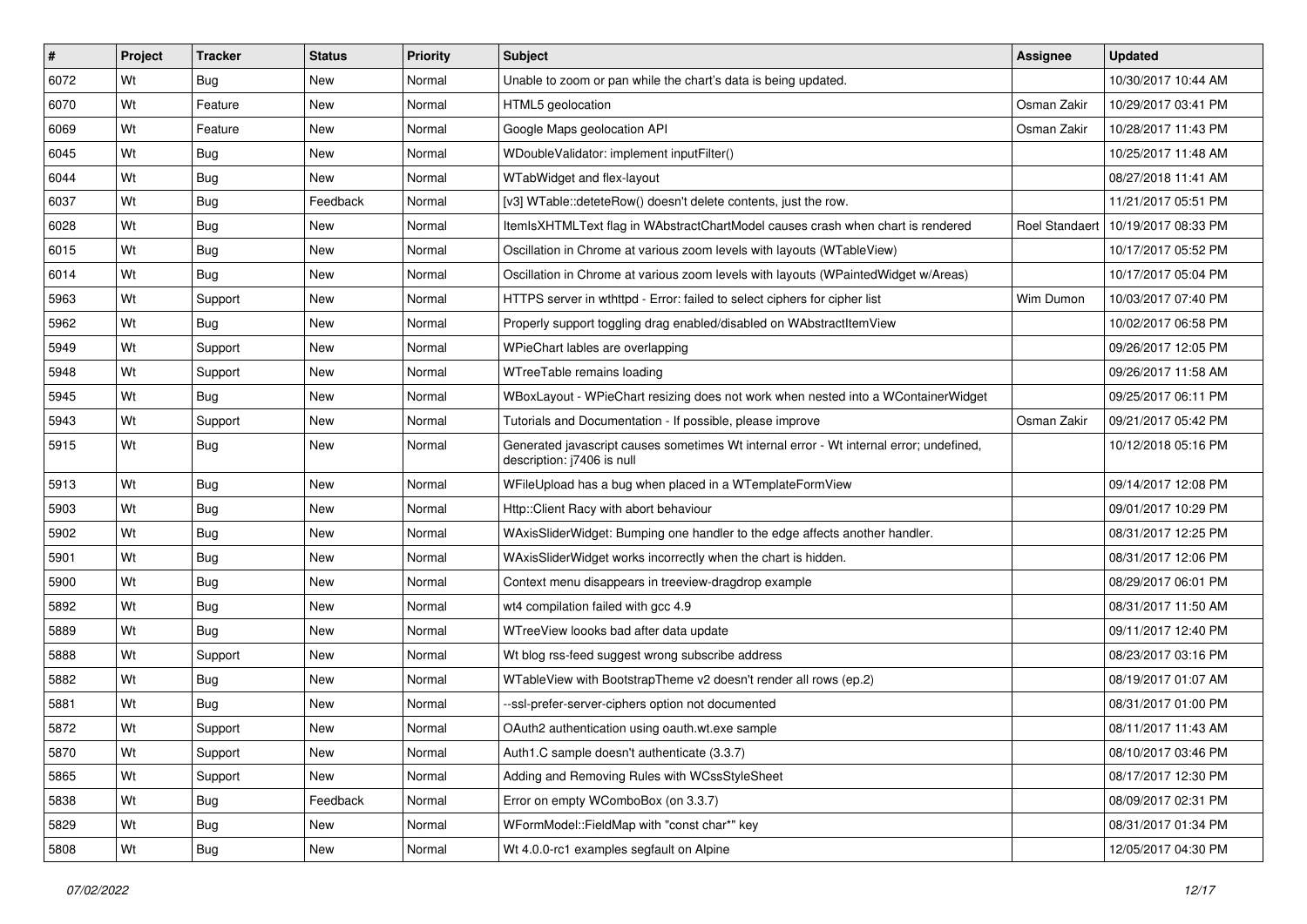| #    | Project | <b>Tracker</b> | <b>Status</b>     | Priority | <b>Subject</b>                                                                        | <b>Assignee</b>         | <b>Updated</b>                      |
|------|---------|----------------|-------------------|----------|---------------------------------------------------------------------------------------|-------------------------|-------------------------------------|
| 5807 | Wt      | <b>Bug</b>     | New               | Normal   | WMediaPlayer custom time text widgets working                                         |                         | 12/23/2019 01:35 PM                 |
| 5797 | Wt      | <b>Bug</b>     | New               | Normal   | Wt 4: Cannot build Dbo separately                                                     |                         | 07/10/2017 01:42 PM                 |
| 5776 | Wt      | <b>Bug</b>     | <b>InProgress</b> | Normal   | Two second startup delay with default bootstrap without javascript                    |                         | Koen Deforche   06/22/2017 02:13 PM |
| 5770 | Wt      | <b>Bug</b>     | New               | Normal   | Error during chart rendering                                                          |                         | 06/16/2017 10:47 AM                 |
| 5768 | Wt      | Feature        | New               | Normal   | CMake: Export Wt package                                                              | Konstantin<br>Podsvirov | 09/13/2017 12:07 PM                 |
| 5765 | Wt      | <b>Bug</b>     | New               | Normal   | WDialog with percentage based initial size is not resizeable by user                  |                         | 06/14/2017 04:19 PM                 |
| 5755 | Wt      | Feature        | New               | Normal   | Google Maps geolocation API                                                           | Osman Zakir             | 06/08/2017 02:00 PM                 |
| 5753 | Wt      | Support        | New               | Normal   | img tag problem in XHTMLUnsafeText                                                    |                         | 06/08/2017 12:40 AM                 |
| 5748 | Wt      | Feature        | New               | Normal   | Update wthttpd section in Features page on Wt website                                 |                         | 06/06/2017 01:39 PM                 |
| 5747 | Wt      | Feature        | New               | Normal   | Advertise WResouce and Http::Request::pathInfo()                                      |                         | 06/06/2017 11:48 AM                 |
| 5746 | Wt      | Feature        | New               | Normal   | Add a configuration option for wthttpd to set expiration duratio                      |                         | 06/05/2017 10:58 AM                 |
| 5741 | Wt      | <b>Bug</b>     | Feedback          | Normal   | Segfault when WDatePicker destructor is called                                        |                         | 06/06/2017 03:30 PM                 |
| 5714 | Wt      | Feature        | New               | Normal   | Support for running the server in the main thread only                                |                         | 05/19/2017 10:13 AM                 |
| 5685 | Wt      | Feature        | New               | Normal   | Add a Logo to the navigation bar                                                      |                         | 04/28/2017 12:28 PM                 |
| 5674 | Wt      | Feature        | New               | Normal   | Multiple series for WAxisSliderWidget.                                                |                         | 04/24/2017 12:53 PM                 |
| 5657 | Wt      | Feature        | New               | Normal   | HTTP client requests with futures or something similar?                               |                         | 04/14/2017 05:46 PM                 |
| 5649 | Wt      | Feature        | New               | Normal   | Add an API to WIOService to cancel scheduled tasks                                    | Roel Standaert          | 04/11/2017 01:26 PM                 |
| 5643 | Wt      | Feature        | New               | Normal   | Consider suppressing some VC++ warnings to have a cleaner build output                | Wim Dumon               | 04/07/2017 06:10 PM                 |
| 5640 | Wt      | Feature        | New               | Normal   | Add methods to contruct WSslCertificate from a file or data in memory                 |                         | 04/04/2017 04:41 PM                 |
| 5637 | Wt      | <b>Bug</b>     | New               | Normal   | Using Wt::Dbo cause MySQL prepared statement leak                                     |                         | 03/31/2017 06:34 PM                 |
| 5624 | Wt      | <b>Bug</b>     | New               | Normal   | WApplication::bind() documentation is misleading about WServer::post()                |                         | 03/26/2017 12:49 PM                 |
| 5622 | Wt      | <b>Bug</b>     | New               | Normal   | WPainter draws ellipses as 360 degree arcs, which is not the same                     |                         | 03/24/2017 03:30 PM                 |
| 5618 | Wt      | Feature        | New               | Normal   | Multirow features in Wt Tableview                                                     |                         | Koen Deforche   03/23/2017 03:11 AM |
| 5604 | Wt      | Feature        | New               | Normal   | Document undocumented WServer member functions                                        |                         | 03/26/2017 12:04 PM                 |
| 5597 | Wt      | <b>Bug</b>     | <b>InProgress</b> | Normal   | setTransient on WPopupWidget not effective on iOS                                     | Michiel<br>Derhaeg      | 04/03/2017 03:35 PM                 |
| 5587 | Wt      | Feature        | New               | Normal   | WCartesianChart should honor WAxis::titleOffset() if specified                        |                         | 03/08/2017 05:02 PM                 |
| 5585 | Wt      | <b>Bug</b>     | New               | Normal   | PayPal description is not showing                                                     |                         | Koen Deforche   03/06/2017 08:21 PM |
| 5584 | Wt      | <b>Bug</b>     | New               | Normal   | Wt::Http::Client abort() documentation incomplete                                     |                         | 03/03/2017 12:24 PM                 |
| 5559 | Wt      | Bug            | Feedback          | Normal   | Server push - concurrency issue                                                       | Roel Standaert          | 01/16/2018 02:41 PM                 |
| 5551 | Wt      | <b>Bug</b>     | New               | Normal   | WResource doesn't receive http patch / Wt::Http::Client doesn't support sending patch |                         | 02/12/2017 11:13 PM                 |
| 5544 | Wt      | Feature        | New               | Normal   | Real-time telemetry plots                                                             |                         | 02/23/2017 11:05 AM                 |
| 5494 | Wt      | Support        | New               | Normal   | Binary size doubled with recent version of Wt                                         |                         | 01/19/2017 05:06 PM                 |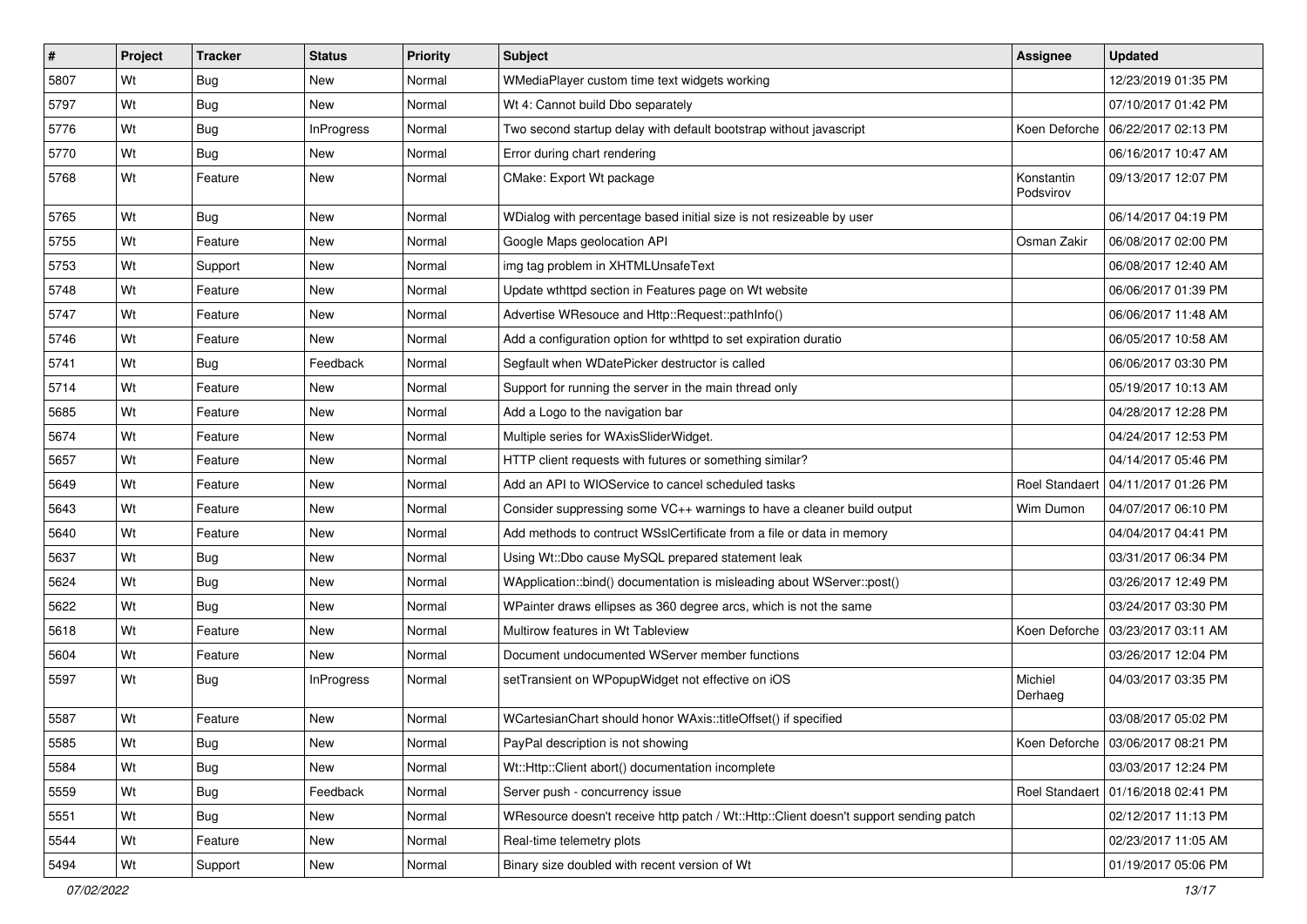| #    | Project | <b>Tracker</b> | <b>Status</b> | <b>Priority</b> | <b>Subject</b>                                                                                                                            | Assignee     | <b>Updated</b>                      |
|------|---------|----------------|---------------|-----------------|-------------------------------------------------------------------------------------------------------------------------------------------|--------------|-------------------------------------|
| 5411 | Wt      | Support        | New           | Normal          | Using the Wt::WColor::fromHSL and toHSL.                                                                                                  |              | 11/08/2016 03:05 PM                 |
| 5402 | Wt      | Feature        | New           | Normal          | Wt::Dbo support for PostgresSQL NOTIFY/LISTEN                                                                                             |              | 11/06/2016 06:13 PM                 |
| 5400 | Wt      | Feature        | New           | Normal          | Wt::Dbo::backend::Mysqlconnection secured connection using SSL/TLS to a MySql server                                                      |              | 11/04/2016 02:23 PM                 |
| 5390 | Wt      | Bug            | Feedback      | Normal          | Calendar widget shows up after calling WDateEdit::setHidden(false)                                                                        | André Jacobs | 11/28/2016 05:35 PM                 |
| 5353 | Wt      | <b>Bug</b>     | New           | Normal          | Widget Gallery "Integration example" has some issues with validation                                                                      |              | 10/20/2016 07:46 PM                 |
| 5350 | Wt      | Bug            | New           | Normal          | boost 1.62 and exception: Error (asio): set option: Bad file descriptor                                                                   |              | 10/18/2016 11:55 AM                 |
| 5343 | Wt      | Support        | Feedback      | Normal          | Wt::WTable headers                                                                                                                        |              | Koen Deforche   10/28/2016 07:01 PM |
| 5341 | Wt      | Support        | <b>New</b>    | Normal          | <b>WTableCell focus lost</b>                                                                                                              |              | 10/13/2016 07:06 PM                 |
| 5339 | Wt      | Bug            | Feedback      | Normal          | Json:: Value comparision operator always returns true                                                                                     | André Jacobs | 04/03/2017 12:44 PM                 |
| 5338 | Wt      | Bug            | New           | Normal          | GoogleMap usage without Internet connection                                                                                               |              | 10/13/2016 12:21 PM                 |
| 5337 | Wt      | Feature        | Feedback      | Normal          | WMatrix::translate support 3D                                                                                                             |              | 10/13/2016 06:17 PM                 |
| 5324 | Wt      | Bug            | New           | Normal          | Win32 binary releases: include .lib files for openssl                                                                                     | Wim Dumon    | 10/06/2016 12:56 AM                 |
| 5307 | Wt      | Feature        | New           | Normal          | Possibility of setting a different thread_pool count for main process and session processes,<br>or detect if I'm a session process or not |              | 09/29/2016 04:55 PM                 |
| 5298 | Wt      | Bug            | New           | Normal          | WGoogleMap does not use google_api_key where needed                                                                                       |              | 09/29/2016 12:01 AM                 |
| 5290 | Wt      | Bug            | Feedback      | Normal          | beginRemoveRows (const WModelIndex &parent, int first, int last)                                                                          |              | Koen Deforche   11/09/2016 05:23 PM |
| 5265 | Wt      | Bug            | New           | Normal          | A WMessageBox with Fade animation can fail to hide when dismissed while animating-in.                                                     |              | 09/19/2016 09:24 PM                 |
| 5264 | Wt      | Feature        | New           | Normal          | Usage of Wt::WString::trn() throughout the Wt library                                                                                     |              | 09/16/2016 03:49 PM                 |
| 5256 | Wt      | Bug            | New           | Normal          | Linking errors with Pre-built binaries for Visual Studio                                                                                  | Wim Dumon    | 09/09/2016 05:46 PM                 |
| 5238 | Wt      | Support        | New           | Normal          | Wt Reference                                                                                                                              |              | 09/05/2016 11:42 PM                 |
| 5236 | Wt      | Bug            | Feedback      | Normal          | [error] "WCartesianChart: setAutoLayout(): device does not have font metrics (not even<br>server-side font metrics)."                     |              | 09/05/2016 01:33 PM                 |
| 5234 | Wt      | Bug            | New           | Normal          | [wt-3.3.6] TreeView & WSortFilterProxyModel                                                                                               |              | 09/02/2016 05:10 PM                 |
| 5230 | Wt      | Feature        | New           | Normal          | WFileUpload cancel()                                                                                                                      |              | 03/02/2017 02:59 PM                 |
| 5227 | Wt      | <b>Bug</b>     | New           | Normal          | Websocket connection failures cause excessive retries                                                                                     |              | 02/27/2017 11:37 PM                 |
| 5226 | Wt      | Support        | New           | Normal          | Navigation Bar with Bootstrap                                                                                                             |              | Diego Nóbrega   08/30/2016 12:36 PM |
| 5223 | Wt      | Feature        | New           | Normal          | WTableView: Set maximum amount of rendered rows instead of height                                                                         |              | 02/15/2017 03:35 AM                 |
| 5222 | Wt      | Bug            | New           | Normal          | WPopupMenu does not open anymore                                                                                                          |              | 08/23/2016 11:10 AM                 |
| 5221 | Wt      | Bug            | New           | Normal          | Draggable list                                                                                                                            |              | 08/22/2016 05:04 PM                 |
| 5168 | Wt      | Support        | Feedback      | Normal          | PopUpwindow                                                                                                                               |              | 08/08/2016 01:41 PM                 |
| 5166 | Wt      | Support        | New           | Normal          | InternalPathChanges                                                                                                                       |              | 08/04/2016 03:44 PM                 |
| 5153 | Wt      | Support        | Feedback      | Normal          | Get ID of a database object                                                                                                               |              | Koen Deforche   08/03/2016 02:32 PM |
| 5140 | Wt      | <b>Bug</b>     | New           | Normal          | Binaries of WPdfRenderer on 3.3.6                                                                                                         |              | 07/28/2016 12:53 PM                 |
| 5133 | Wt      | <b>Bug</b>     | New           | Normal          | Dbo tutorial                                                                                                                              |              | 07/27/2016 05:18 PM                 |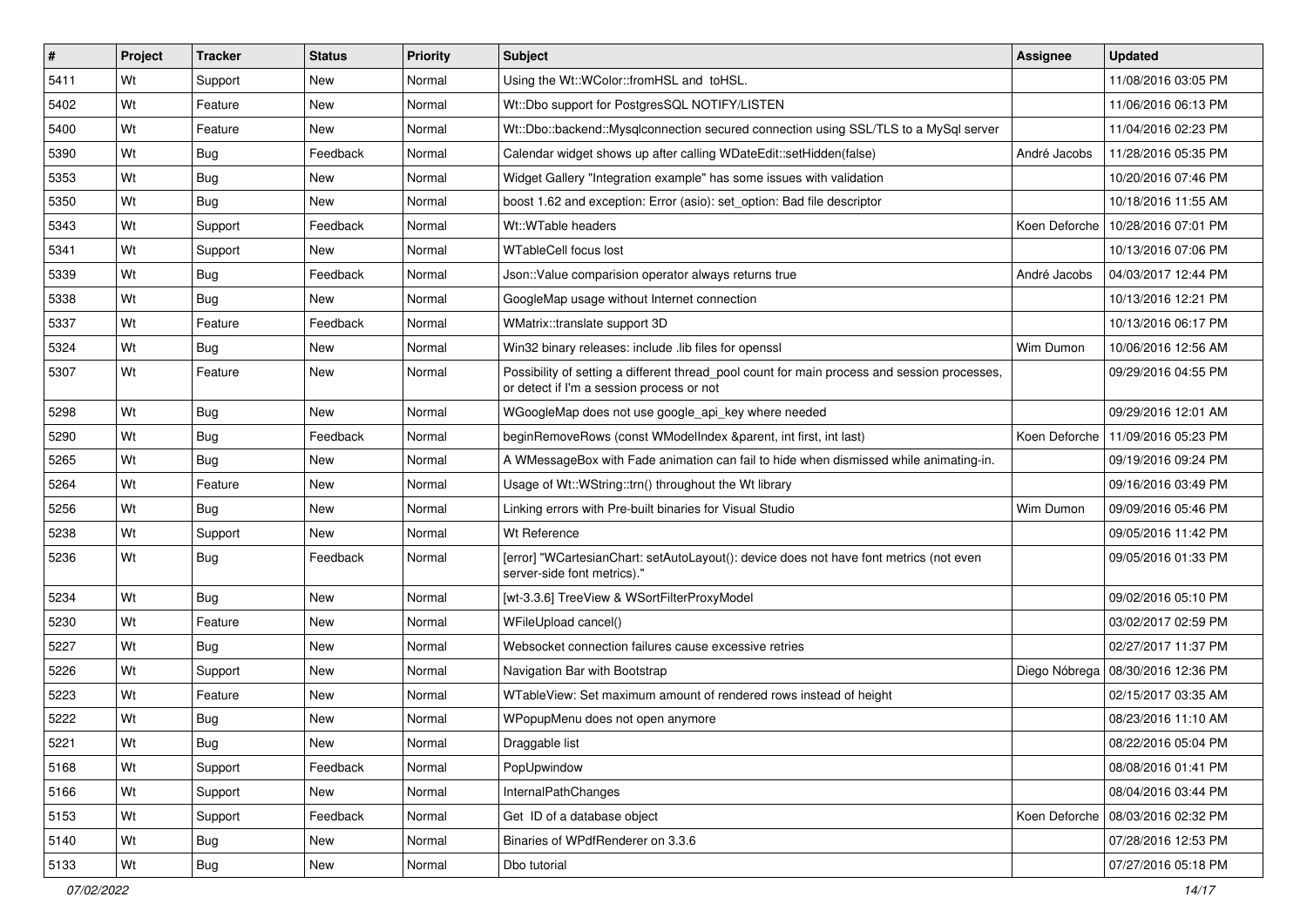| #    | Project    | <b>Tracker</b> | <b>Status</b>     | <b>Priority</b> | Subject                                                                                                 | <b>Assignee</b>       | <b>Updated</b>                       |
|------|------------|----------------|-------------------|-----------------|---------------------------------------------------------------------------------------------------------|-----------------------|--------------------------------------|
| 5132 | Wt         | Support        | Feedback          | Normal          | LDAP pass through authentication                                                                        | Koen Deforche         | 08/04/2016 03:18 PM                  |
| 5123 | Wt         | Support        | Feedback          | Normal          | WTableView Column headers                                                                               |                       | Koen Deforche   10/27/2016 06:01 PM  |
| 5078 | Wt         | Support        | Feedback          | Normal          | Using a non-modal dialogue in a Table View Delegate                                                     |                       | Koen Deforche   07/11/2016 02:50 PM  |
| 4991 | Wt         | Feature        | New               | Normal          | <b>Reset URL Parameters</b>                                                                             |                       | 06/22/2016 05:05 PM                  |
| 4981 | Wt         | Support        | New               | Normal          | WTreeView + multiline items                                                                             | <b>Roel Standaert</b> | 02/21/2018 04:37 PM                  |
| 4976 | Wt         | Bug            | Feedback          | Normal          | OpenSSL 1.1.0 support                                                                                   |                       | 06/15/2016 01:15 PM                  |
| 4974 | Wt         | Bug            | Feedback          | Normal          | WLoadingIndicator does not show up when using WebSockets                                                |                       | Roel Standaert   04/03/2017 10:57 AM |
| 4950 | Wt         | Bug            | Feedback          | Normal          | Render latin characters using WPdfRenderer                                                              |                       | Koen Deforche   07/05/2016 02:07 PM  |
| 4948 | Wt         | Feature        | <b>InProgress</b> | Normal          | WPanel collapse icons hard coded                                                                        |                       | Roel Standaert   07/05/2016 02:04 PM |
| 4936 | Wt         | Bug            | Feedback          | Normal          | Dbo backend reconnect and reentract statement exception                                                 |                       | Roel Standaert   07/13/2016 05:36 PM |
| 4925 | Wt         | Feature        | New               | Normal          | WTreeView setAlternatingRowColors                                                                       |                       | Koen Deforche   05/20/2016 10:56 AM  |
| 4924 | Wt         | Bug            | Feedback          | Normal          | WApplication                                                                                            |                       | Koen Deforche   05/20/2016 04:13 PM  |
| 4923 | Wt         | Bug            | Feedback          | Normal          | WLineEdit                                                                                               | Roel Standaert        | 06/16/2016 12:44 PM                  |
| 4909 | Wt         | Feature        | New               | Normal          | CanvasPainter needs a 'clearRect()' method                                                              |                       | 05/12/2016 02:22 PM                  |
| 4904 | Wt         | Feature        | New               | Normal          | Get Browser Windowsize                                                                                  |                       | 10/05/2019 02:30 PM                  |
| 4890 | Wt         | Support        | Feedback          | Normal          | Scrolling many WPaintedWidgets and chrome 50 performance regression                                     | Roel Standaert        | 06/27/2016 12:33 PM                  |
| 4856 | Wt         | Bug            | Feedback          | Normal          | Can anyone help me with my problem resizing images?                                                     |                       | 04/14/2016 01:21 PM                  |
| 4855 | Wt         | Support        | Feedback          | Normal          | drawText issue                                                                                          | Yoika Ghysens         | 05/24/2016 02:07 PM                  |
| 4838 | Wt         | Support        | New               | Normal          | Supports browsers                                                                                       |                       | 03/31/2016 11:09 PM                  |
| 4790 | Wt         | Bug            | Feedback          | Normal          | Wt::WObject::addChild() bug                                                                             | Koen Deforche         | 03/21/2016 02:34 PM                  |
| 4780 | Wt         | Feature        | New               | Normal          | Querying Dbo:: weak ptr flushes dirty objects (specific logic)                                          |                       | 02/29/2016 06:28 PM                  |
| 4766 | Wt         | Bug            | Feedback          | Normal          | setBorder doesn't affect WCheckBox                                                                      |                       | Koen Deforche   03/01/2016 09:15 PM  |
| 4755 | Wt         | Support        | New               | Normal          | Problem with CMake find the correct libraries when cross compiling Wt                                   |                       | 02/18/2016 05:52 PM                  |
| 4750 | Wt         | Bug            | Feedback          | Normal          | WTabWidget::setTabEnabled behavior changed                                                              |                       | 02/19/2016 09:43 AM                  |
| 4733 | Wt         | Bug            | Feedback          | Normal          | WSuggestionPopup does not fire WFormWidget 'changed' signal                                             |                       | Yoika Ghysens   05/03/2016 12:20 PM  |
| 4726 | Wt         | Bug            | Feedback          | Normal          | [wt-3.3.5] WStackedWidget does not span its current widget when an WAnimation is used                   |                       | Koen Deforche   02/19/2016 11:55 AM  |
| 4700 | Wt         | Feature        | New               | Normal          | Some suggestions for WTemplateFormView and WFormModel                                                   |                       | 01/26/2016 03:54 PM                  |
| 4676 | <b>JWt</b> | Bug            | Feedback          | Normal          | eu.webtoolkit.jwt.WtServlet\$BoundSession throwing not serializable error when running on<br>appengine. |                       | 01/22/2016 12:18 PM                  |
| 4669 | Wt         | <b>Bug</b>     | Feedback          | Normal          | Error build from source github                                                                          |                       | 01/31/2016 04:40 PM                  |
| 4658 | Wt         | Feature        | New               | Normal          | Layout managers: support CSS flexbox as implementation                                                  |                       | 01/12/2016 11:33 AM                  |
| 4657 | Wt         | <b>Bug</b>     | Feedback          | Normal          | Returning 404 code in Wt app                                                                            |                       | Koen Deforche   01/11/2016 06:30 PM  |
| 4655 | Wt         | Feature        | Feedback          | Normal          | Out of date turtorials, exaple crashes, you want community to grow or die                               |                       | 01/11/2016 06:59 PM                  |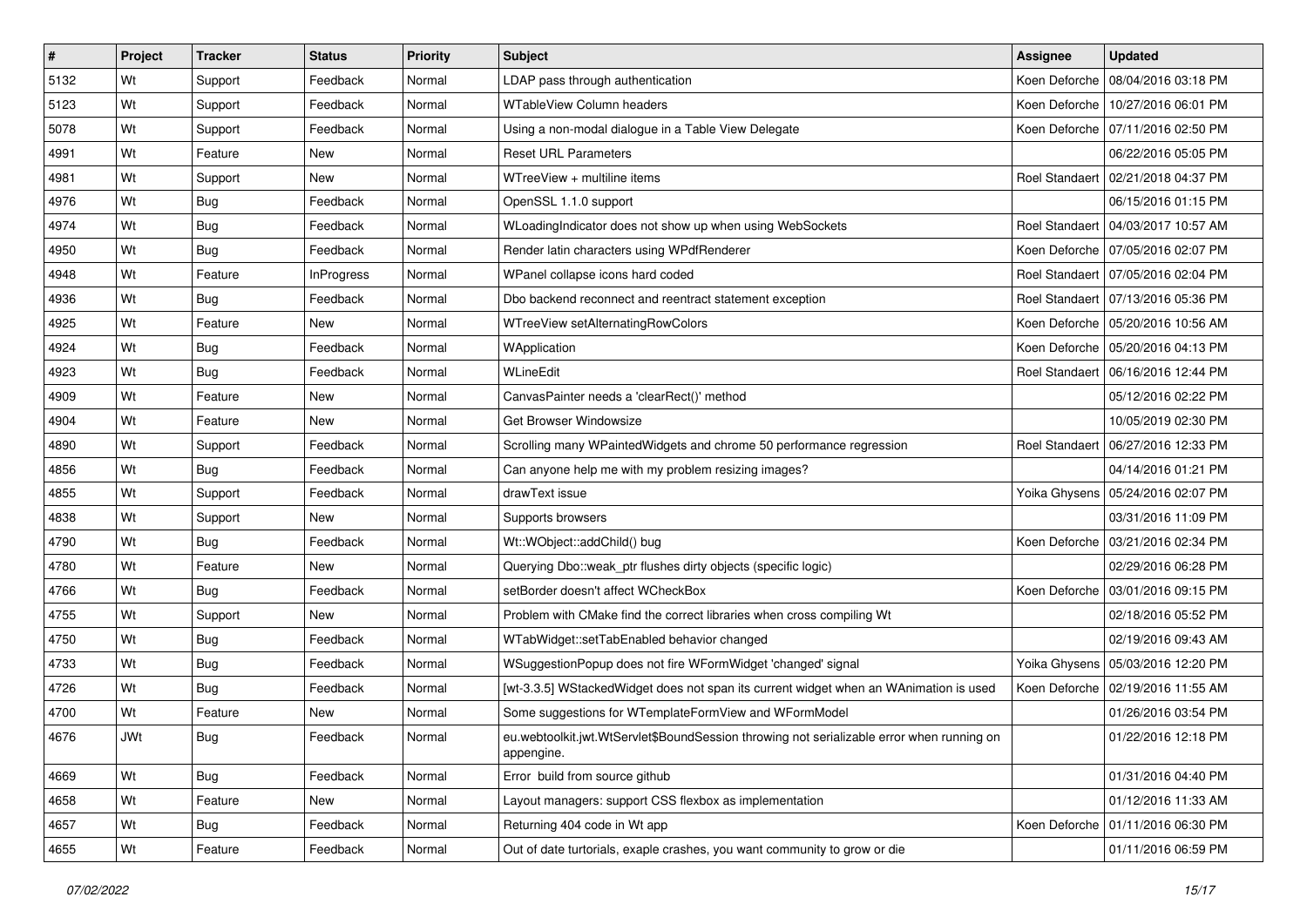| #    | Project    | <b>Tracker</b> | <b>Status</b>     | Priority | <b>Subject</b>                                                                                     | <b>Assignee</b>    | <b>Updated</b>                       |
|------|------------|----------------|-------------------|----------|----------------------------------------------------------------------------------------------------|--------------------|--------------------------------------|
| 4642 | Wt         | Bug            | New               | Normal   | WAnimation doesn't work in WPopupMenu                                                              |                    | 12/29/2015 05:54 AM                  |
| 4630 | Wt         | Feature        | New               | Normal   | Custom foreign key names                                                                           |                    | 12/18/2015 02:05 PM                  |
| 4629 | Wt         | Bug            | Feedback          | Normal   | WTableView / QueryModel doesn't show all rows (stops at row 54782)                                 |                    | 12/18/2015 05:37 PM                  |
| 4597 | Wt         | Bug            | Feedback          | Normal   | WAudio, missing argument for timeUpdated and volumeChanged events                                  |                    | 01/01/2016 07:49 PM                  |
| 4592 | Wt         | Bug            | <b>New</b>        | Normal   | The Bat email client shows corrupted subject of a message sent by Wt::Mail::Client                 |                    | 01/11/2016 06:28 PM                  |
| 4585 | Wt         | Feature        | New               | Normal   | Dbo reentrant queries                                                                              |                    | 11/23/2015 07:24 PM                  |
| 4579 | Wt         | Support        | Feedback          | Normal   | Wt 3.3.4 with boost 1.59 compiled with clang version 3.5.0 builds, but tests fail                  |                    | 12/31/2015 12:44 PM                  |
| 4570 | Wt         | Bug            | New               | Normal   | RTL support for WNavigationBar (and WMenu)                                                         |                    | 11/16/2015 06:44 AM                  |
| 4566 | Wt         | Feature        | New               | Normal   | Support for data caching in WTableView/WAbstractItemModel                                          |                    | 11/12/2015 05:23 PM                  |
| 4562 | Wt         | Feature        | New               | Normal   | blurred/focus signal exposed in WWidget                                                            |                    | 11/11/2015 09:51 AM                  |
| 4559 | Wt         | Feature        | New               | Normal   | Add standard/default/centralized print media css style sheet layout link to all generated<br>pages |                    | 11/10/2015 04:20 PM                  |
| 4554 | Wt         | Support        | Feedback          | Normal   | Authorization lost on opening multiple tabs at the same time                                       |                    | 11/20/2015 05:39 PM                  |
| 4553 | Wt         | <b>Bug</b>     | New               | Normal   | Wt segfault in WMessageResources::hibernate()                                                      |                    | 11/06/2015 12:18 PM                  |
| 4540 | Wt         | Feature        | New               | Normal   | Wt 3.3.5 Release dates                                                                             |                    | 11/04/2015 02:45 AM                  |
| 4533 | Wt         | Bug            | Feedback          | Normal   | [wt-3.3.5-rc1] WTableView signaling order                                                          |                    | Koen Deforche   11/05/2015 01:53 PM  |
| 4527 | Wt         | Bug            | Feedback          | Normal   | <form> element is not rendered when using progressive bootstrap</form>                             |                    | Koen Deforche   11/03/2015 01:18 PM  |
| 4523 | <b>JWt</b> | Bug            | New               | Normal   | JSignal unmarshalling fails with latest chrome version (45.0)                                      |                    | 10/26/2015 10:38 AM                  |
| 4516 | Wt         | Bug            | Feedback          | Normal   | WFileUpload not redering on IE & Edge                                                              | Roel Standaert     | 10/29/2015 05:19 PM                  |
| 4497 | Wt         | Bug            | New               | Normal   | JSlot interference by Wt::Auth ?                                                                   |                    | 10/07/2015 10:00 AM                  |
| 4496 | Wt         | Feature        | New               | Normal   | Add support for HTML5 local storage                                                                |                    | 10/06/2015 10:29 AM                  |
| 4492 | Wt         | Bug            | Feedback          | Normal   | WAbstractArea might fire beforeunload event in some versions of Internet Explorer                  |                    | Koen Deforche   11/09/2015 08:05 AM  |
| 4486 | Wt         | Feature        | <b>New</b>        | Normal   | Caroussel                                                                                          |                    | 09/17/2015 08:57 PM                  |
| 4473 | Wt         | Bug            | Feedback          | Normal   | Wt::Dbo::Session::createTables may fail to create a table if another table already exists          |                    | 09/28/2015 10:23 AM                  |
| 4462 | Wt         | Bug            | Feedback          | Normal   | Redirection not working when accessing from another host                                           | Benoit<br>Daccache | 11/03/2015 04:37 PM                  |
| 4447 | Wt         | Bug            | Feedback          | Normal   | Wt does not work on Mobile Phone Emulator at mobiletest.me                                         | Koen Deforche      | 11/03/2015 04:27 PM                  |
| 4445 | Wt         | Bug            | Feedback          | Normal   | Wt::Application's require method does not work with Google Adsense                                 |                    | Koen Deforche 109/08/2015 10:22 PM   |
| 4424 | Wt         | Support        | Feedback          | Normal   | (boost:: && std::) bind of Wt::WApplication* application_creator fails with too few<br>arguments   |                    | 09/09/2015 07:11 PM                  |
| 4383 | Wt         | Bug            | Feedback          | Normal   | Hints for compiling Widgetgallery example                                                          |                    | 09/08/2015 10:05 AM                  |
| 4382 | Wt         | Feature        | New               | Normal   | Error bars for charts                                                                              |                    | 08/06/2015 03:49 PM                  |
| 4380 | Wt         | Feature        | <b>InProgress</b> | Normal   | WTableView: support for multiple column sorting                                                    |                    | Roel Standaert   11/10/2016 12:01 AM |
| 4362 | JWt        | Bug            | New               | Normal   | JWt POM depends on slf4j-simple                                                                    |                    | 07/29/2015 03:36 PM                  |